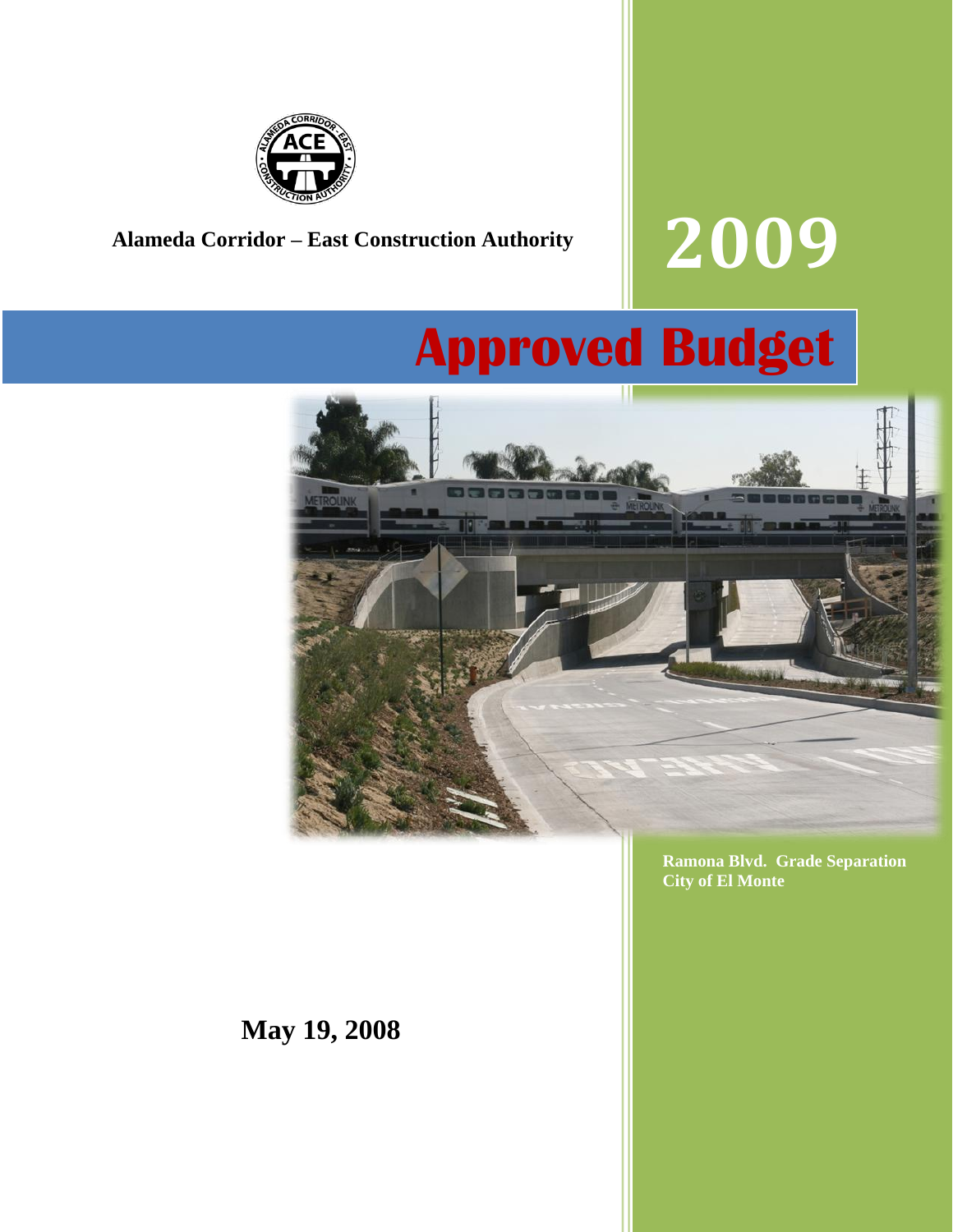#### **Table of Contents**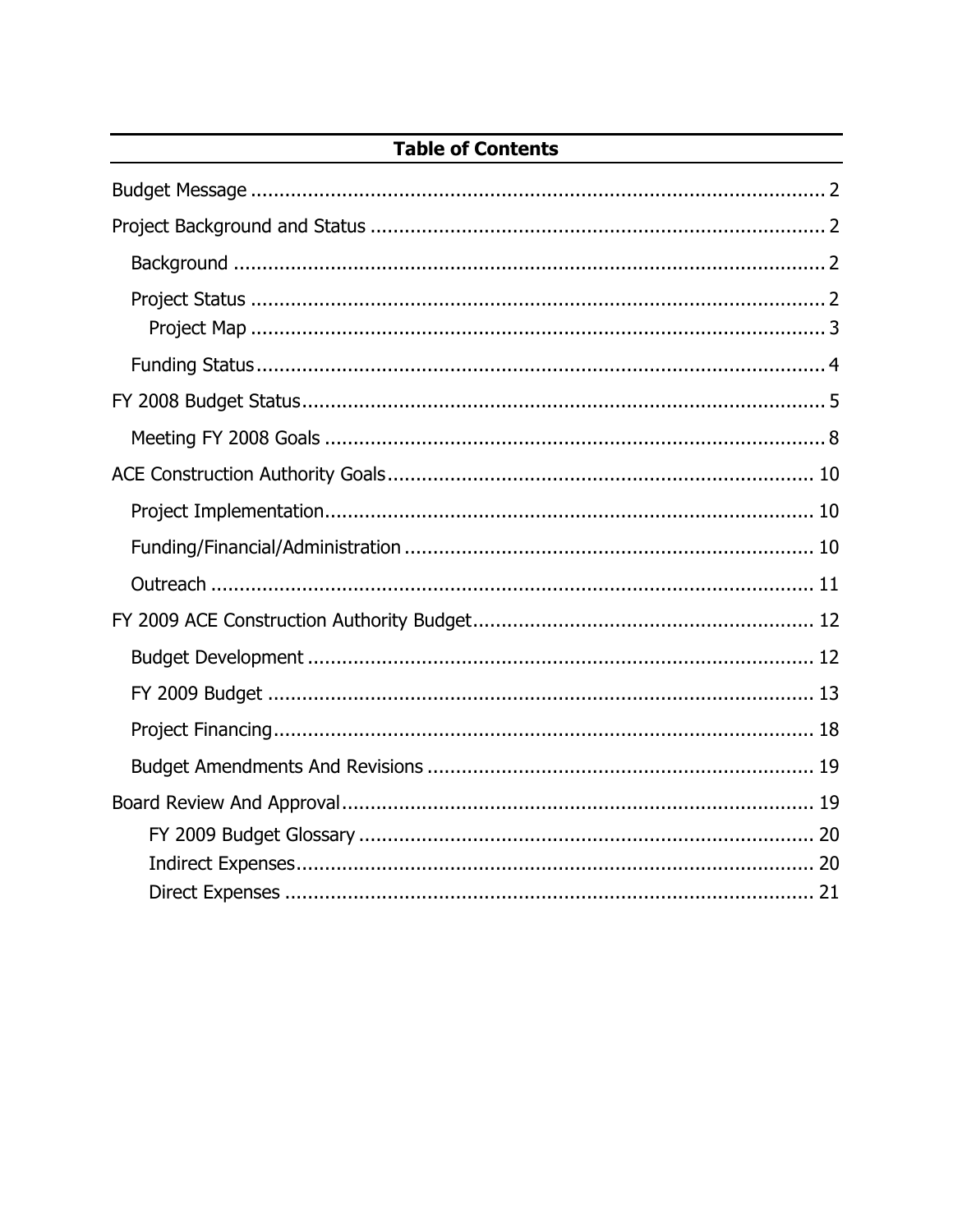#### **Organization**

#### **Board of Directors**

**Councilman George Hunter** City of Pomona Chairman

> **Councilman Tim Spohn** City of Industry Vice Chairman

**Mayor Ernest Gutierrez** City of El Monte

**Supervisor Gloria Molina** LA County Board of Supervisors

**Councilman Dave Spence** La Canada Flintridge, SGVCOG

> **Mayor Harry Baldwin** City of San Gabriel

**Councilman Robert Urteaga** City of Montebello

> **Rick Richmond** Chief Executive Officer

#### **Office**

4900 Rivergrade Road Suite A120 Irwindale, CA 91706

Phone: (626) 962-9292 Fax: (626) 962-9393 Helpline: 888-ACE-1426 Web site: [www.theaceproject.org](http://www.theaceproject.org/)

#### **San Gabriel Valley Council of Governments**

3452 E. Foothill Blvd. Suite 810 Pasadena, CA 91107

Phone: (626) 564-9702 Fax: (626) 564-1116 Web site: www.sgvcog.org

> Nicolas Conway Executive Director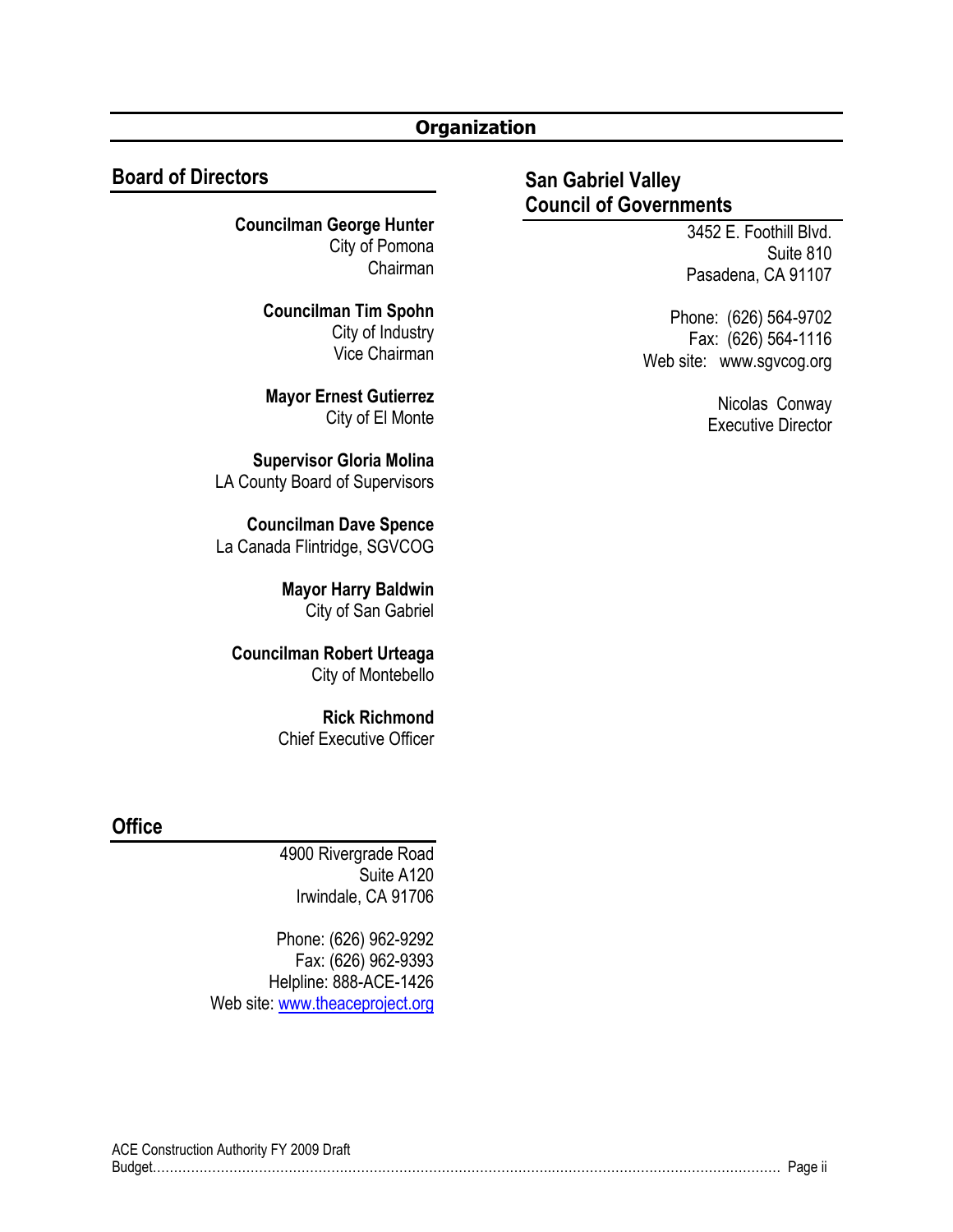<span id="page-3-0"></span>Progress on implementing the Alameda Corridor-East (ACE) Project is continuing, with three grade separations open, four in construction, our final Phase I project (Baldwin Avenue) in real estate acquisition, the Nogales St. project completing environmental clearance, and the San Gabriel Trench beginning design.

The \$19.7 billion state transportation bond (Proposition 1B), passed in November 2006, includes funding for trade corridor improvements. We were successful in obtaining the largest single project allocation in the State, \$335.6 million, for the ACE Project. In December 2007 the MTA approved an additional \$112 million for the ACE Project. In addition, the State Legislature is considering a container fee bill that would generate over \$240 million annually for trade corridor infrastructure improvements in the LA/Long Beach port region. Based on recent and prospective developments, we are hopeful that significant funding will be available as we begin Phase II of our program.

Rick Richmond Chief Executive Officer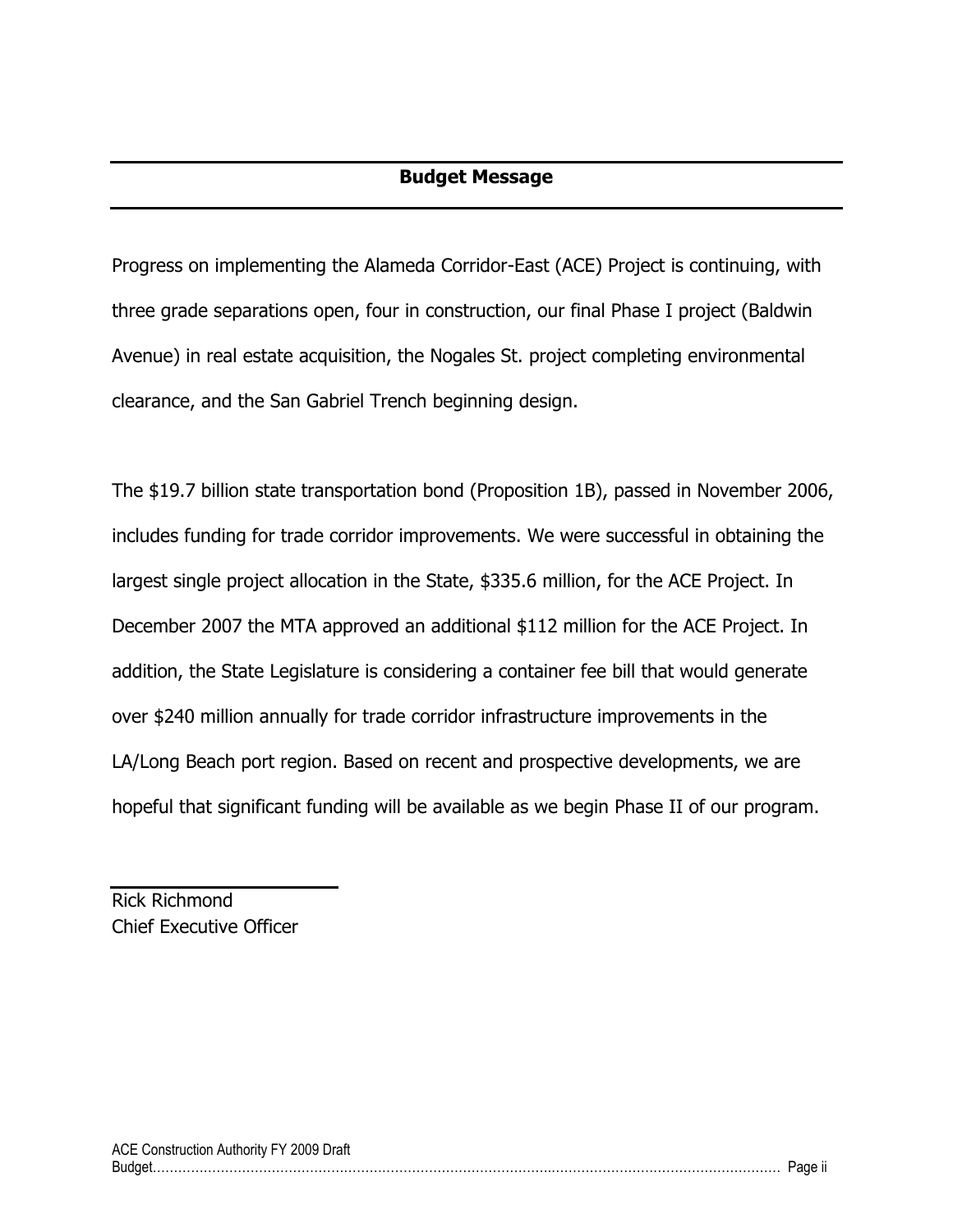#### <span id="page-4-1"></span><span id="page-4-0"></span>**Background**

Since the start of planning for the ACE project, peak season train traffic has increased from an average of 55 trains per day to 75-90 trains per day in the ACE Project area. Auto and truck traffic across the Union Pacific Railroad tracks during the same period has increased and is expected to grow 40% from the time the project started to the project"s design year (2020). Future traffic increases at the ports and continuing local economic expansion will exacerbate the problem of congestion in the San Gabriel Valley.

The ACE Project includes safety improvements at 39 grade crossings located throughout the San Gabriel Valley, use of modern traffic control technology to minimize congestion at grade crossings, and 22 grade crossing eliminations. ACE has completed three grade separations, implemented safety improvements throughout the San Gabriel Valley and is in the process of completing the remaining grade separations included in the first phase of the project. The original project estimate from 1998 has been updated to take into account inflation over the last 10 years, higher than anticipated right-of-way requirements, and increased railroad and utility relocation costs. The ACE Board has adopted the revised project estimate increase from \$910 million to \$1.404 billion.

#### <span id="page-4-2"></span>**Project Status**

The following is a summary of the status of each of the project components:

Railroad Crossing Safety Improvements (39 crossings)

Completed

#### IR/RIS - Intelligent Roadway/Rail Signal System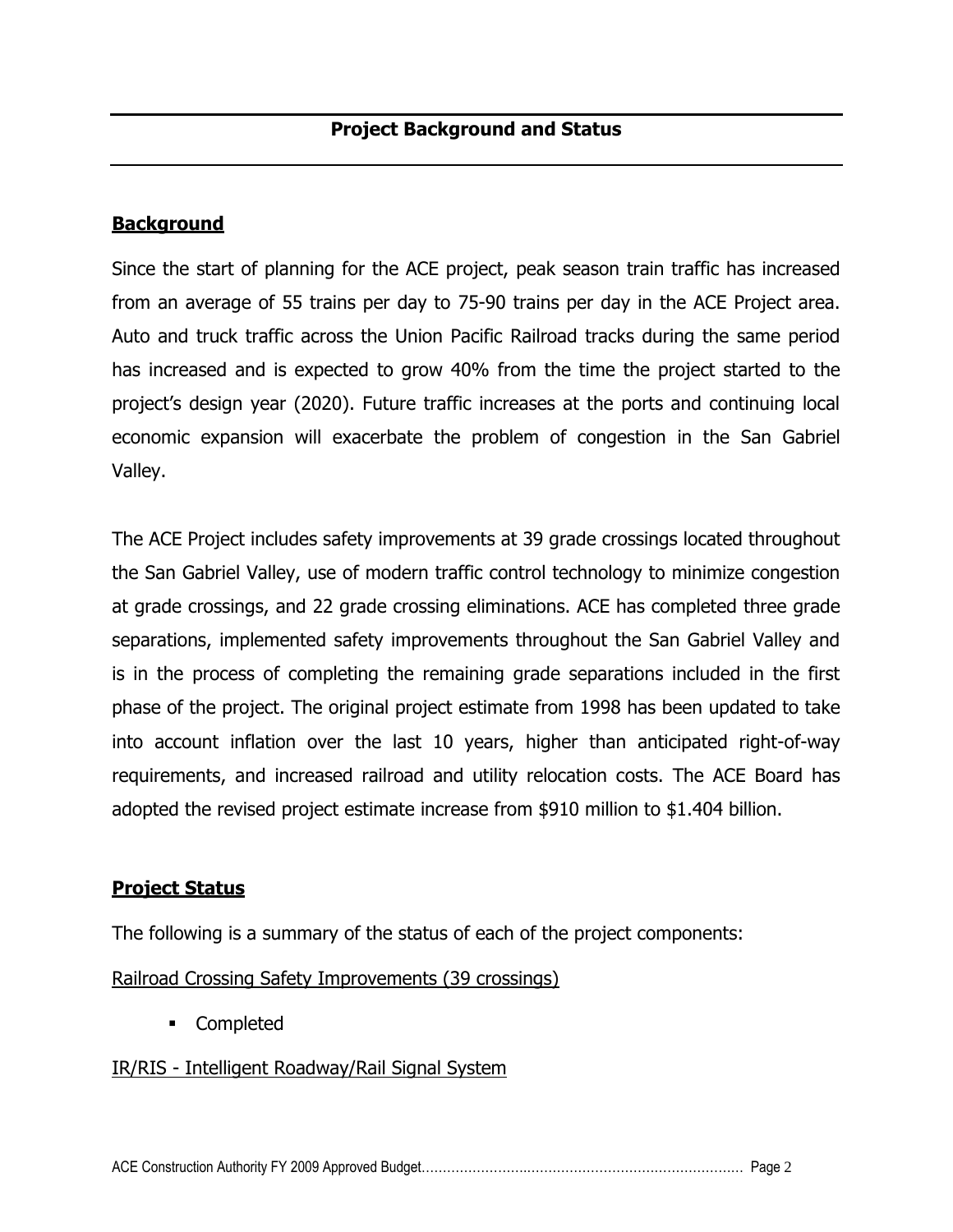Initial installations of demo system unsuccessful; retrofit under study.

Grade Separations (11 crossings eliminated  $-$  8 separations managed by ACE)

- **Three grade separations completed.**
- Four grade separations in construction.
- <span id="page-5-0"></span>One grade separation acquiring right-of-way.

#### **Project Map**

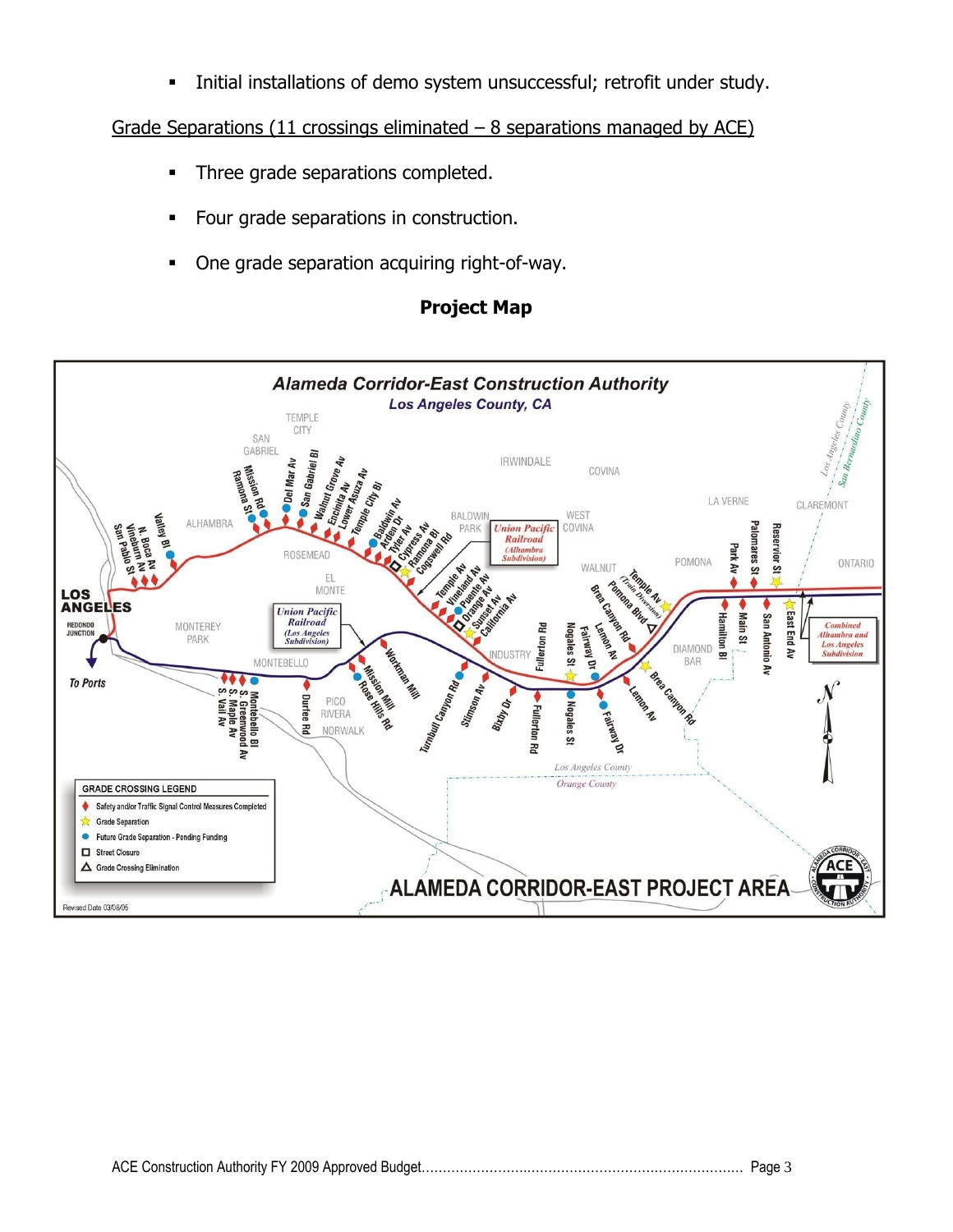#### <span id="page-6-0"></span>**Funding Status**

The current costs estimate for Phase I is \$495.8 million (March 2008 Quarterly Status Report). An additional \$21 million in city or railroad requested and funded property enhancements bring the total projected expenditures to \$516.8 million.

The following funding has been authorized for the "baseline" project (excluding enhancements). Not all of these funds are immediately available.

| <b>Funding Source</b>                           | $($$ millions)<br><b>Committed</b><br>/Estimated |
|-------------------------------------------------|--------------------------------------------------|
| <b>Federal TEA-Demonstration Earmark</b>        | \$<br>130.5                                      |
| Federal Trade Corridor Grants & Appropriations  | 18.2                                             |
| <b>Federal SAFETEA-LU Demonstration Earmark</b> | 65.0                                             |
| State ITIP and PUC Funds                        | 43.0                                             |
| State General Funds (AB 2928)                   | 130.3                                            |
| <b>MTA Proposition C Funds</b>                  | 241.0                                            |
| <b>Railroad Contribution</b>                    | 19.5                                             |
| <b>ROW Sales</b>                                | 8.0                                              |
| <b>Total ACE Project Funding</b>                | 655.5                                            |

State Proposition 1B, passed in November 2006, includes funding for several types of transportation improvements, including trade corridor improvements such as ACE. The California Transportation Commission (CTC) allocated in April 2008 \$336.6 million in Proposition 1B funds for the ACE Project. The Los Angeles County Metropolitan Transportation Authority (Metro) allocated \$112 million as local contribution for the ACE Project in December 2007. The State Legislature is considering a container fee bill that would generate over \$240 million annually for trade corridor infrastructure improvements in the LA/Long Beach port region. ACE is actively supporting this and other future funding sources and we are hopeful that adequate funding will be available for Phase II of the project.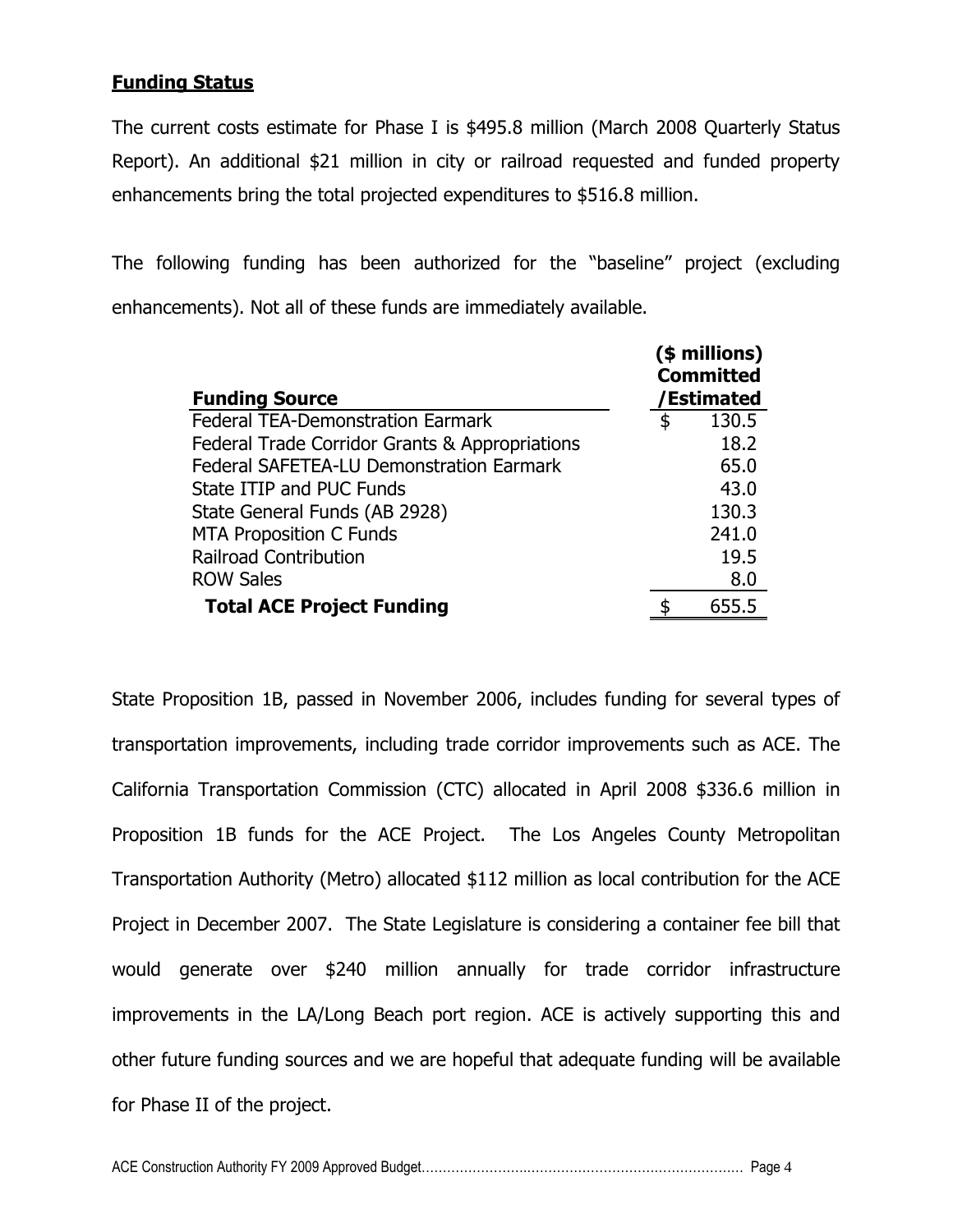<span id="page-7-0"></span>The Board of Directors adopted the Fiscal Year 2008 budget in May 2007 and it was revised in January 2008 to reflect a slower rate of construction progress.

The attached table (Exhibit I) compares the FY 2008 Budget to the estimated actual expenses as of June 30, 2008.

As in the past, our annual budget is broken down into two categories – indirect project expense and direct project expense.

#### Indirect Project Expense

Indirect expenses (such as salaries, rent, office supplies, etc.) that cannot easily be charged to specific project activities are billed to grants based on an annual indirect rate plan approved by Caltrans. The FY 2008 rate pending Caltrans approval is 4.3% and includes adjustments for over and under spending in prior years and depreciation expense. ACE anticipates indirect expenses for FY 2008 will be \$3.7 million, about 22% under budget.

Indirect expenses are expected to overrun by more than \$10,000 in three areas:

- Salaries (\$37,000 or 3.6%) Due to shift from consultants to in-house employees for program management; consultant expenses for this function were reduced for the same period by over \$300,000.
- Auditing/Accounting  $($18,000$  or  $45.6\%)$  Reflecting an expanded scope of work to include auditing of nine professional services contracts.
- State/Federal Advisory Services (\$39,000 or 16.9%) Due to increased cost and use of Sacramento representation (first rate increase since 1999).

#### Direct Project Expense

Direct expenses are those than can be readily associated with specific projects such as staff or program management time, engineering or construction management contracts,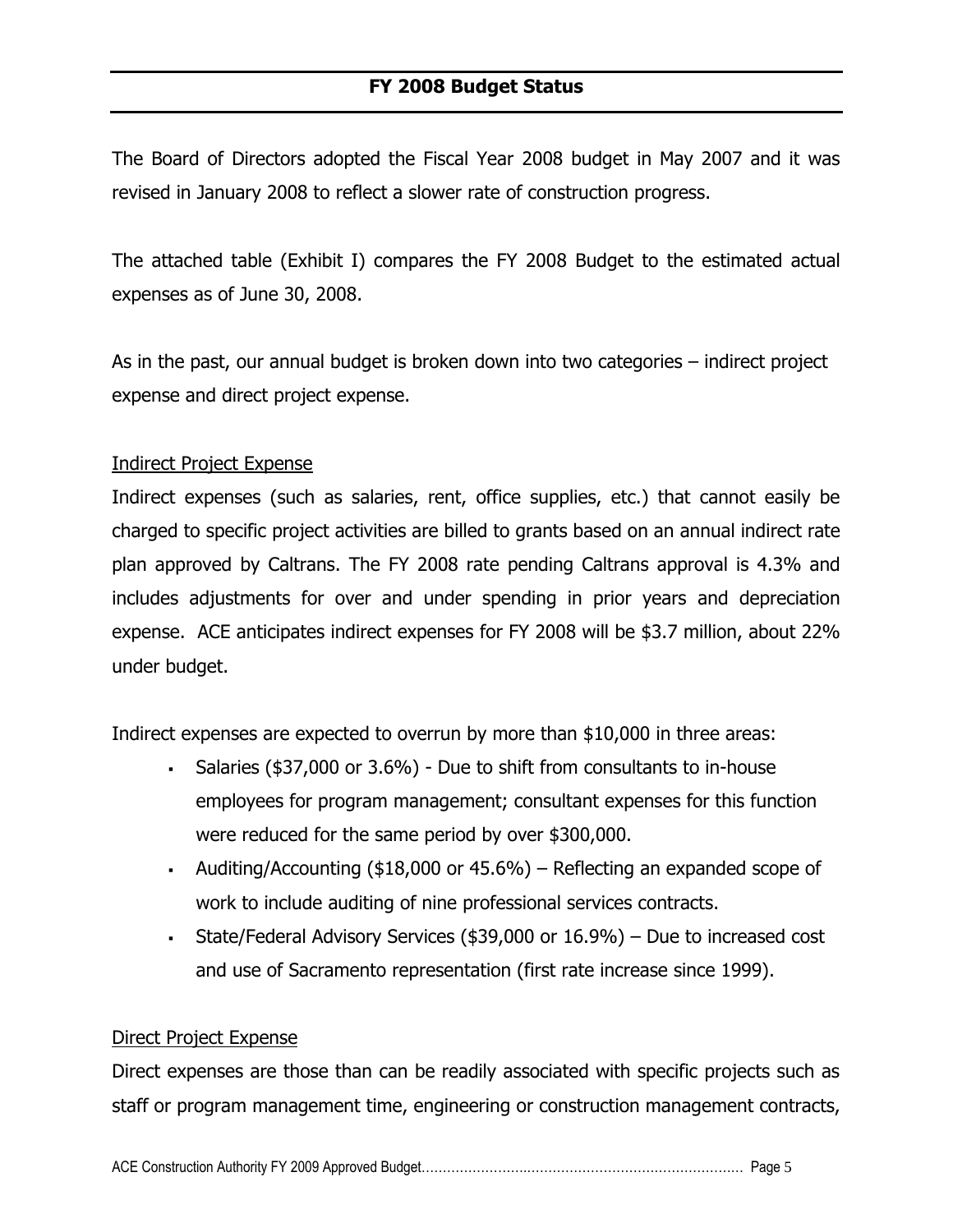property acquisition, construction, and miscellaneous support costs. As a general rule, annual budget overruns in direct annual costs are a positive sign of faster than assumed progress, if total project costs aren't increasing. Conversely, annual budget underruns generally mean slower progress and result in under-collection of indirect costs.

The most significant projected direct expense overruns are:

- ROW Acquisition– A mid-year budget adjustment anticipated slower rate of acquisition for the Baldwin Ave. grade separation, however, acquisitions are expected to end slightly higher.
- Construction Management Construction delays experienced on the East End/Reservoir and Ramona projects have required extended durations for the CM contractors on these projects.
- Construction Stronger than expected performance at Brea Canyon Road and other sites.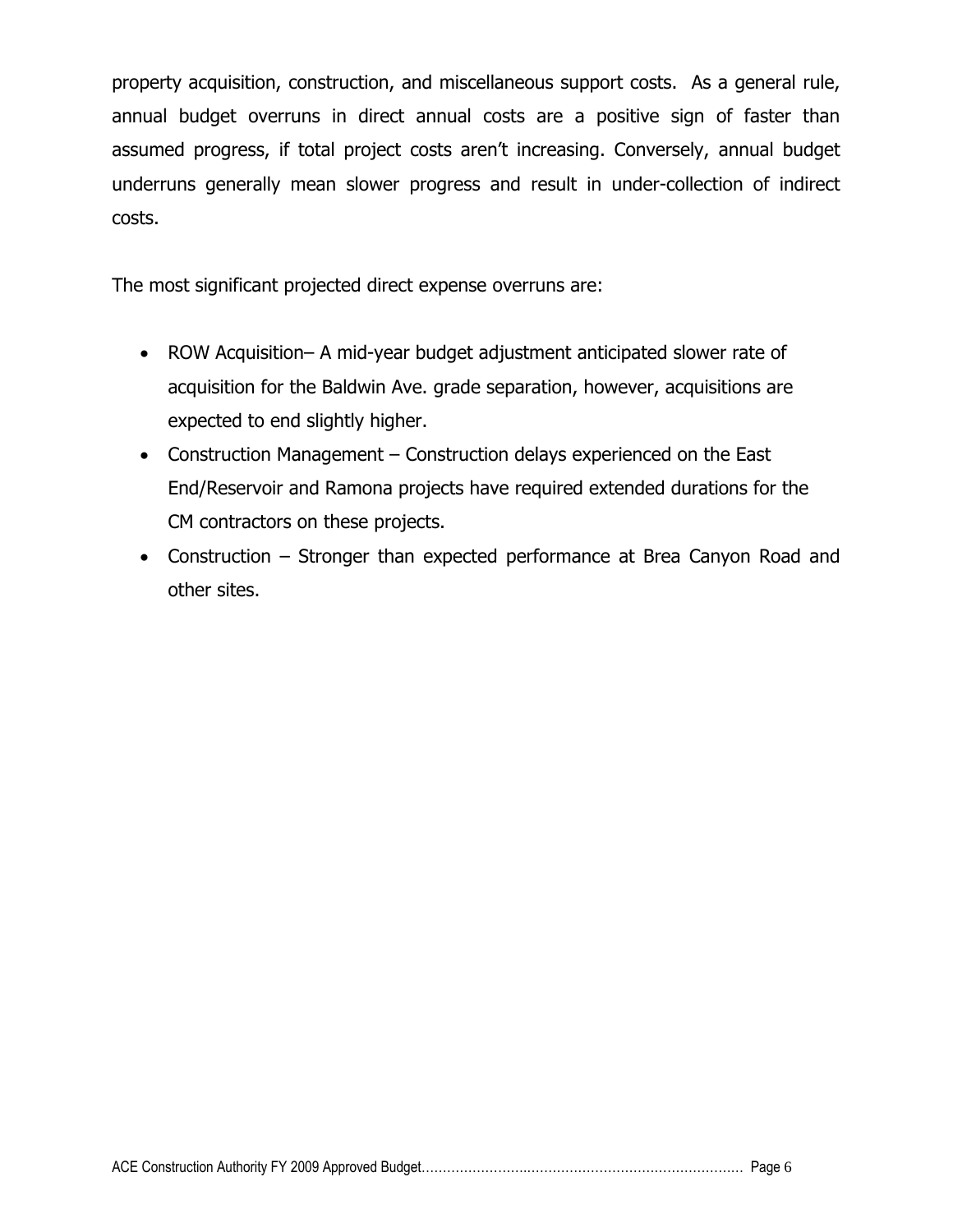| <b>Exhibit I</b>                    |
|-------------------------------------|
| FY 2008 Budget vs. Estimated Actual |
| (\$ in thousands)                   |

|                                        | <b>Year End</b> |        |               | <b>FY 2008</b> | Under/ |                |
|----------------------------------------|-----------------|--------|---------------|----------------|--------|----------------|
| <b>Expenditures</b>                    | <b>Estimate</b> |        | <b>Budget</b> |                | (Over) |                |
| <b>Indirect</b>                        |                 |        |               |                |        |                |
| <b>Personnel</b>                       |                 |        |               |                |        |                |
| Salaries and Wages                     | \$              | 1,061  | \$            | 1,025          | \$     | (37)           |
| <b>Fringe Benefits</b>                 |                 | 359    |               | 385            |        | 26             |
| <b>Board/Employee Expense</b>          |                 |        |               |                |        |                |
| Auto/Travel                            |                 | 44     |               | 49             |        | 5              |
| <b>Training/Memberships</b>            |                 | 7      |               | 6              |        | (1)            |
| <b>Board Expense</b>                   |                 | 16     |               | 20             |        | $\overline{4}$ |
| <b>Professional Services</b>           |                 |        |               |                |        |                |
| Auditing/Accounting                    |                 | 58     |               | 40             |        | (18)           |
| DBE/Labor Compliance                   |                 | 118    |               | 120            |        | $\overline{2}$ |
| Legal - Agency Support                 |                 | 40     |               | 40             |        |                |
| Program Management                     |                 | 1,010  |               | 1,977          |        | 967            |
| <b>State/Federal Advisory Services</b> |                 | 269    |               | 230            |        | (39)           |
| <b>Risk Management</b>                 |                 | 55     |               | 60             |        | 5              |
| <b>UPRR Invoice Review</b>             |                 | 73     |               | 72             |        | (1)            |
| <b>Insurance</b>                       |                 | 263    |               | 407            |        | 144            |
| <b>Equipment Expense</b>               |                 | 71     |               | 77             |        | 6              |
| <b>Office Expense</b>                  |                 | 210    |               | 210            |        |                |
| <b>Office Operations</b>               |                 | 30     |               | 27             |        | (3)            |
| <b>Other</b>                           |                 | 7      |               | 5              |        | (2)            |
| <b>Total Indirect</b>                  |                 | 3,691  |               | 4,750          |        | 1,059          |
| <b>Direct</b>                          |                 |        |               |                |        |                |
| Salaries and Wages                     |                 | 380    |               | 485            |        | 105            |
| <b>Fringe Benefits</b>                 |                 | 147    |               | 173            |        | 26             |
| Program Management                     |                 | 2,863  |               | 4,111          |        | 1,248          |
| Legal                                  |                 | 529    |               | 955            |        | 426            |
| <b>DBE/Labor Compliance</b>            |                 | 158    |               | 174            |        | 16             |
| Design                                 |                 | 1,583  |               | 2,764          |        | 1,181          |
| <b>ROW Acquisition</b>                 |                 | 13,119 |               | 11,774         |        | (1, 345)       |
| <b>Utility Relocation</b>              |                 | (110)  |               | 1,616          |        | 1,726          |
| <b>Construction Mgt</b>                |                 | 5,595  |               | 4,773          |        | (822)          |
| Railroad                               |                 | 13,120 |               | 16,699         |        | 3,579          |
| Construction                           |                 | 40,348 |               | 39,074         |        | (1,274)        |
| <b>Total Direct</b>                    |                 | 77,732 |               | 82,598         |        | 4,866          |
| <b>Total Expenditures</b>              | \$              | 81,423 | \$            | 87,348         | \$     | 5,925          |
|                                        |                 |        |               |                |        |                |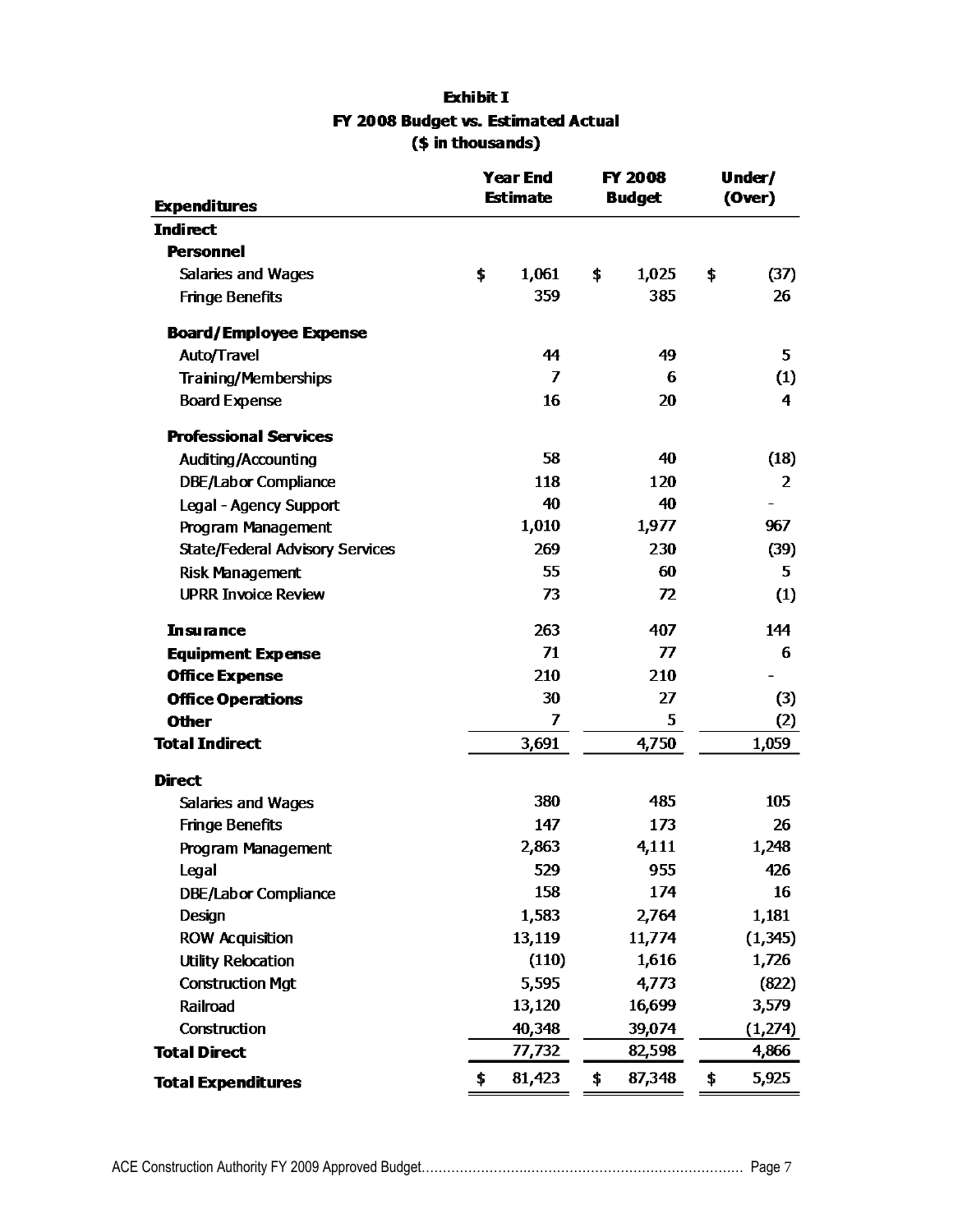#### <span id="page-10-0"></span>**Meeting FY 2008 Goals**

Last fiscal year"s budget set forth a number of goals for FY 2008. The following is the anticipated status of each goal as of June 30, 2008:

| <b>Project Implementation</b>                                                                                    |                                                                                                                             |  |  |  |
|------------------------------------------------------------------------------------------------------------------|-----------------------------------------------------------------------------------------------------------------------------|--|--|--|
| Goal                                                                                                             | <b>Progress</b>                                                                                                             |  |  |  |
| Ramona Blvd: Open to traffic by Fall<br>2007                                                                     | Not accomplished; opened in April 2008                                                                                      |  |  |  |
| Temple Ave: Fourth track right of way<br>90% complete                                                            | Not accomplished; delays due to right of<br>way acquisition, design changes and staff<br>turnover                           |  |  |  |
| Brea Canyon Road: Construction 90%<br>complete                                                                   | Accomplished; limited opening expected<br>August '08                                                                        |  |  |  |
| Sunset Avenue: Construction 50%<br>complete                                                                      | Not accomplished; construction 25%<br>complete; delays to due to design changes<br>and unforeseen site conditions           |  |  |  |
| East End Avenue: Open to traffic                                                                                 | Accomplished                                                                                                                |  |  |  |
| Baldwin Avenue: All property under<br>control; ready to bid construction                                         | Not accomplished; property acquisition<br>began later than anticipated                                                      |  |  |  |
| San Gabriel Trench: Complete<br>environmental clearance and<br>substantially complete preliminary<br>engineering | Not accomplished; preliminary engineering<br>begun in April; environmental clearance<br>held to coordinate with engineering |  |  |  |
| IRRIS: Alternative train detection in<br>testing                                                                 | Not accomplished; anticipate by Summer<br>08'                                                                               |  |  |  |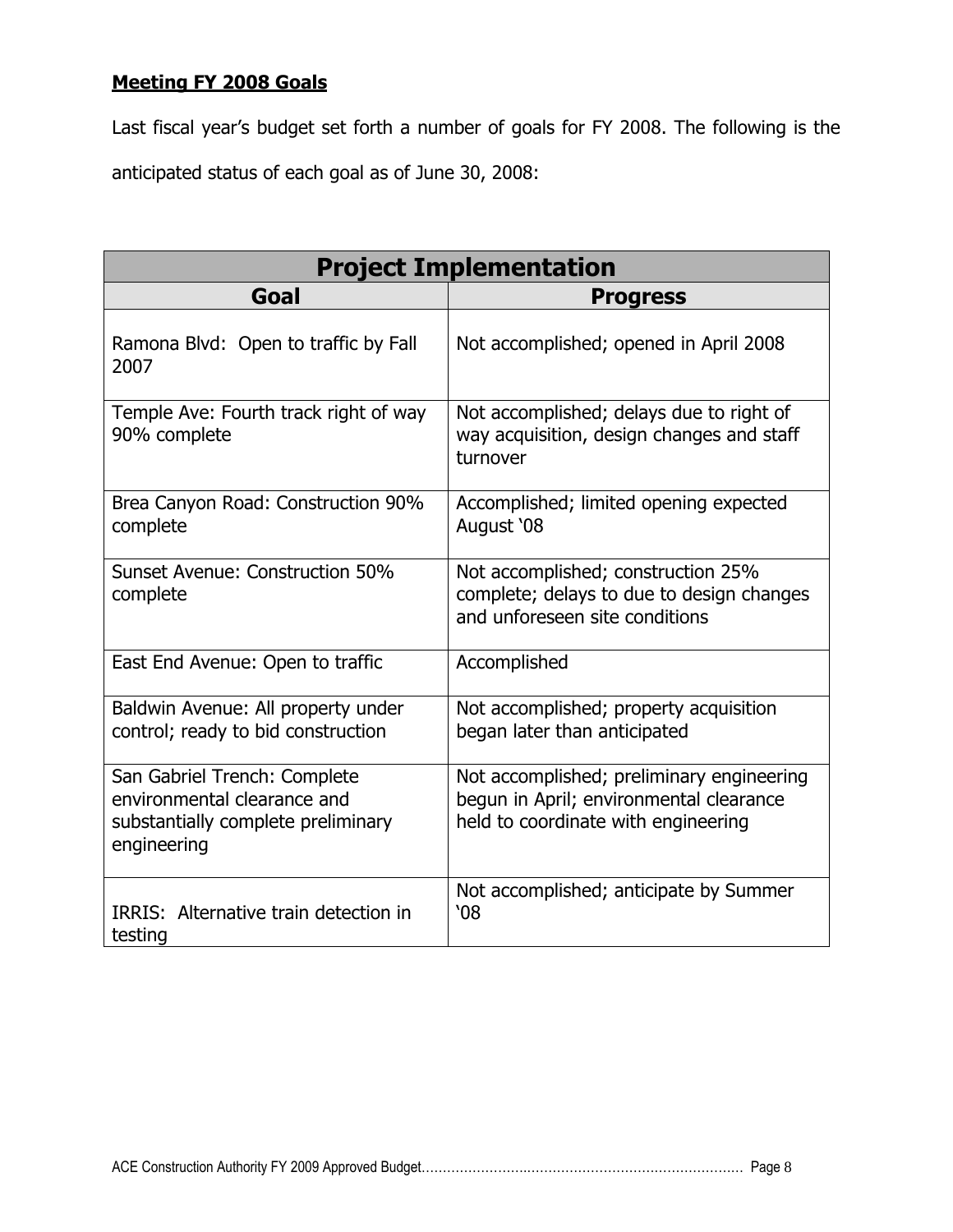| <b>Funding/Financial/Administration</b>                            |                                                                |  |  |  |  |
|--------------------------------------------------------------------|----------------------------------------------------------------|--|--|--|--|
| Goal                                                               | <b>Progress</b>                                                |  |  |  |  |
| Secure initial SAFETEA-LU funding                                  | Accomplished; FHWA application approved<br>\$31.25 million     |  |  |  |  |
| FY '08 Appropriation earmark                                       | Not accomplished; Appropriations included<br>very few earmarks |  |  |  |  |
| Obtain Prop 1B earmark for Phase II<br>projects                    | Accomplished; largest single project<br>allocation             |  |  |  |  |
| Support passage of SB 974                                          | Ongoing; SB 974 pulled back last session by<br>author          |  |  |  |  |
| Seek dedicated freight trust fund in<br>SAFETEA-LU reauthorization | Ongoing                                                        |  |  |  |  |
| Obtain clean financial audit and<br>management letter              | Accomplished; only issue in management<br>letter addressed     |  |  |  |  |
| Create self audit program                                          | Accomplished                                                   |  |  |  |  |
| Maintain at least 95% of notes invested                            | Accomplished for nine of twelve months                         |  |  |  |  |

| <b>Outreach</b>                                                                  |                                                                 |  |  |  |  |
|----------------------------------------------------------------------------------|-----------------------------------------------------------------|--|--|--|--|
| Goal                                                                             | <b>Progress</b>                                                 |  |  |  |  |
| Conduct ribbon-cutting ceremonies for<br>Ramona Boulevard and East End<br>Avenue | Ramona accomplished; East End Avenue<br>just opening            |  |  |  |  |
| Continue business support, school<br>safety outreach programs                    | Accomplished                                                    |  |  |  |  |
| Continue to implement DBE goals<br>during FY '08                                 | Accomplished to the degree permitted by<br>regulations          |  |  |  |  |
| Conduct at least one environmental<br>outreach meeting for San Gabriel<br>Trench | Not accomplished; environmental document<br>not circulated yet. |  |  |  |  |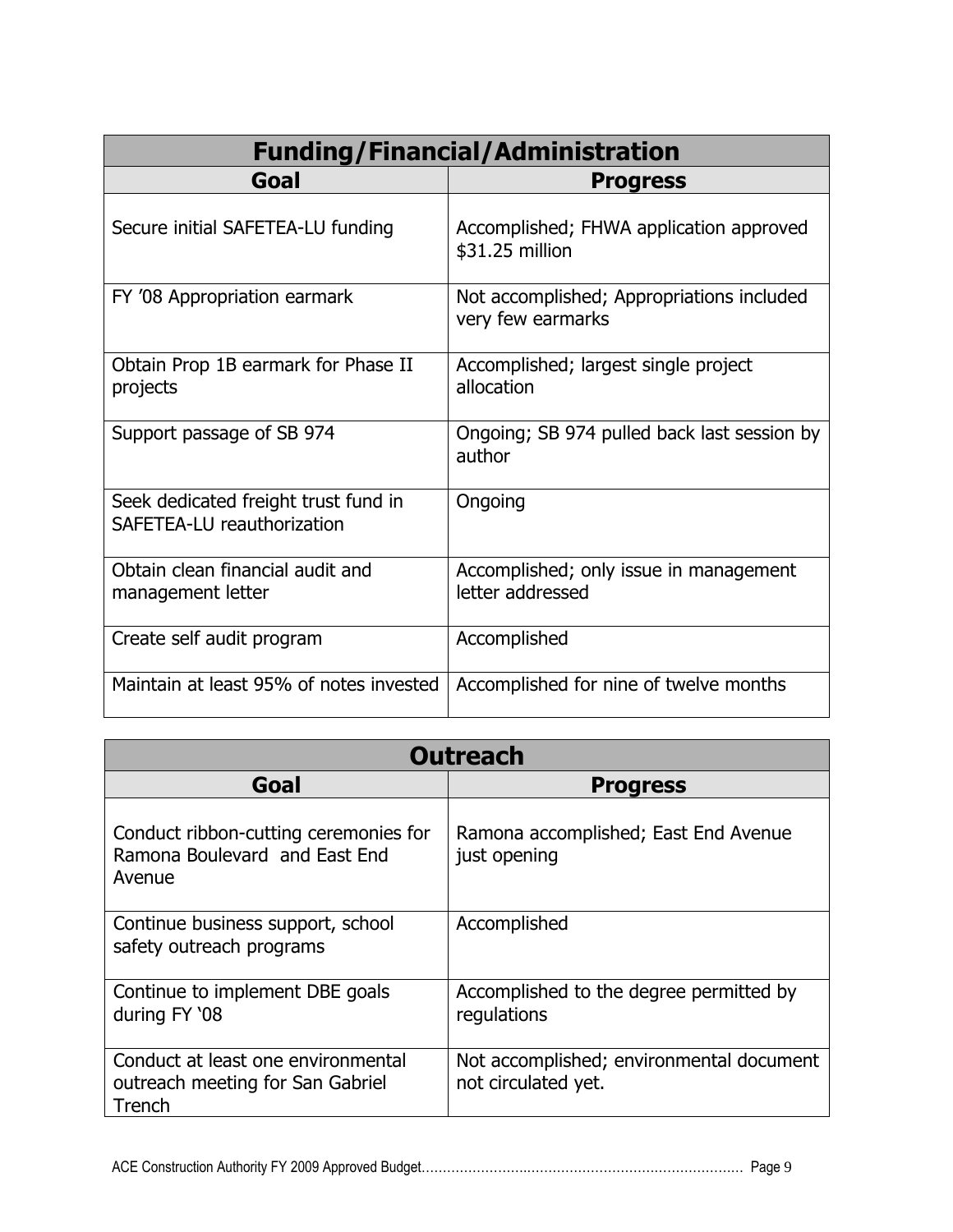#### **ACE CONSTRUCTION AUTHORITY FY 2009 GOALS**

<span id="page-12-0"></span>Staff proposes to accomplish the following by June 30, 2009 (unless otherwise noted):

#### <span id="page-12-1"></span>**Project Implementation**

- $\triangleright$  Temple Avenue: Fourth track right of way 70% complete
- $\triangleright$  Brea Canyon Road: Limited opening by August 2008; full opening by October 2008
- ▶ Sunset Avenue: Construction 60% complete
- $\triangleright$  East End Avenue: Open to traffic by July 2008
- $\triangleright$  Baldwin Avenue: Construction out to bid
- $\triangleright$  Nogales Street: Complete environmental clearance and design; right-of-way acquisition begun
- $\triangleright$  IRRIS: Retrofit system with alternative train detection (if testing is successful)
- $\triangleright$  San Gabriel Trench: Complete preliminary engineering and environmental clearance process

#### <span id="page-12-2"></span>**Funding/Financial Administration**

- $\triangleright$  Submit grant application for FRA rail relocation funds
- $\triangleright$  Seek FY '09 Federal appropriations earmark (success unlikely)
- $\triangleright$  Obtain Prop 1B grade separation funding for Nogales Street project
- $\triangleright$  Support passage of SB 974 (Lowenthal) container fees
- $\triangleright$  Seek dedicated freight trust fund in SAFETEA-LU reauthorization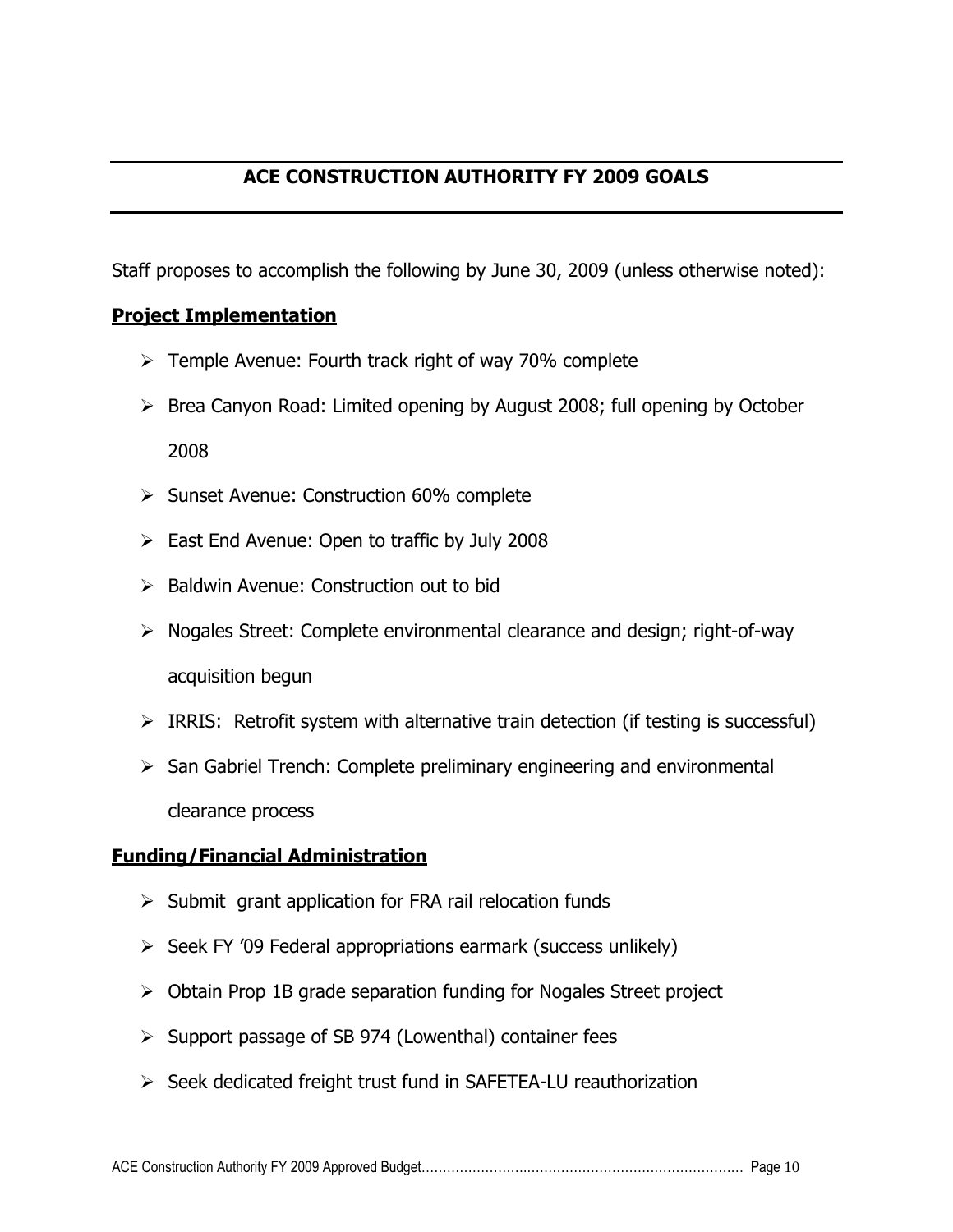- $\triangleright$  Obtain clean financial audit and management letter
- $\triangleright$  Maintain at least 95% of note proceeds invested.

#### <span id="page-13-0"></span>**Outreach**

- Conduct ribbon-cutting ceremonies for East End Avenue and Brea Canyon Road projects
- $\triangleright$  Continue business support, community and school safety outreach programs
- Implement revised DBE Program per anticipated Caltrans/FHWA regulation changes
- $\triangleright$  Conduct at least one each environmental outreach meeting for the San Gabriel Trench and Nogales Street grade separation projects.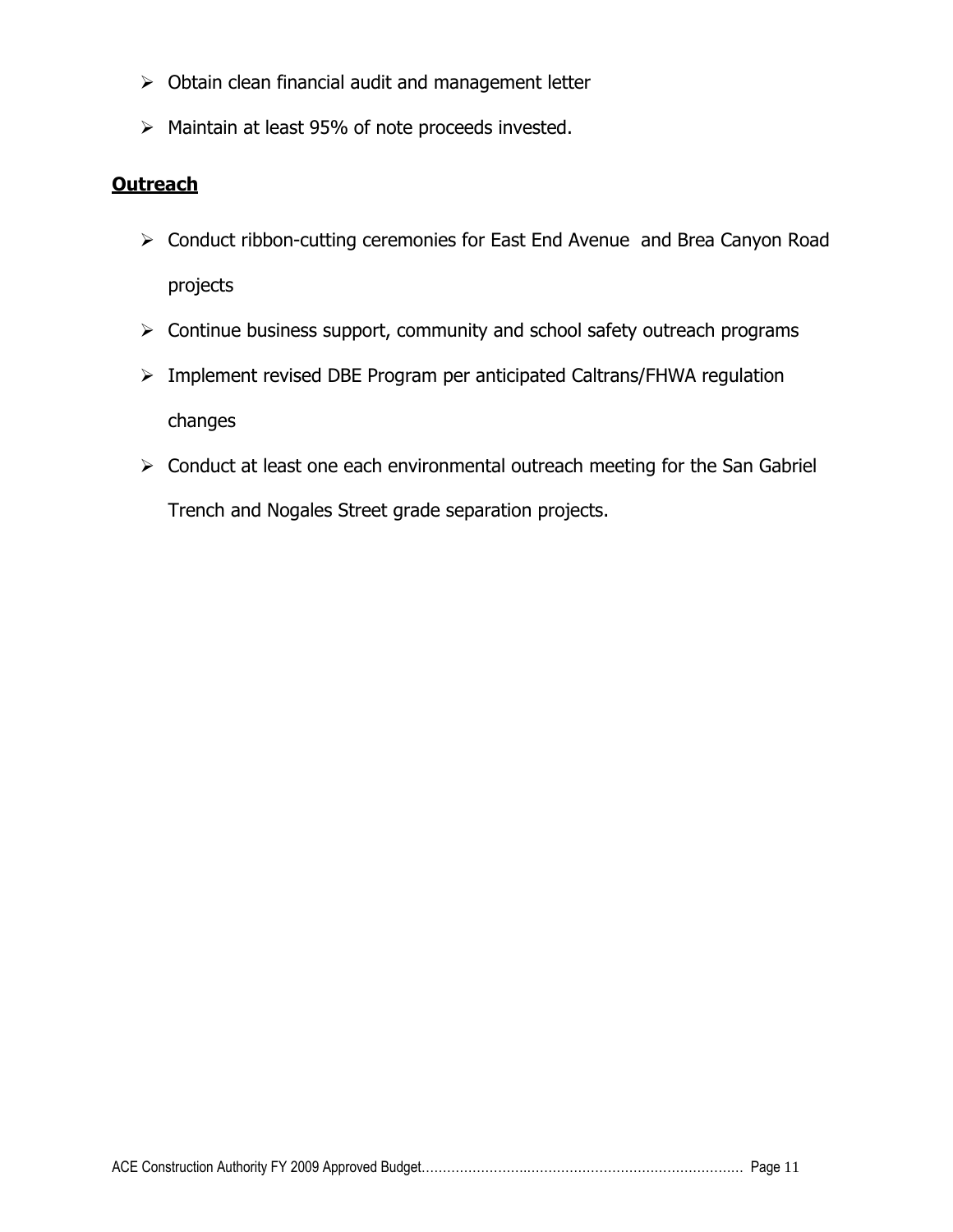#### **FY 2009 ACE Construction Authority Budget**

<span id="page-14-0"></span>ACE has developed and implemented budgeting, accounting and project control systems that meet generally accepted accounting standards with the goal of delivering a project that accomplishes its intended purposes as expeditiously as possible and within budget.

#### <span id="page-14-1"></span>**Budget Development**

The budget for FY 2009 (July 1, 2008 through June 30, 2009) was developed in two parts: project direct expense and indirect expense.

The project direct expense was developed using an estimate-at-complete model that time-phases ACE"s best estimate of how much each task (i.e., design, right-of-way acquisition, construction) of a project will cost over the life of the project and its rate of progress over the upcoming fiscal year. Management reviews the forecast for each project for reasonableness and adjustments are made as necessary. The forecasts are summarized for all projects, adjustments to the overall level of spending are made as needed and the resulting forecast for FY 2009 becomes the basis for the approved budget.

The indirect budget is developed by line item, based on past experience and changed levels of effort in FY 2009. The ratio of indirect costs to direct costs is used to calculate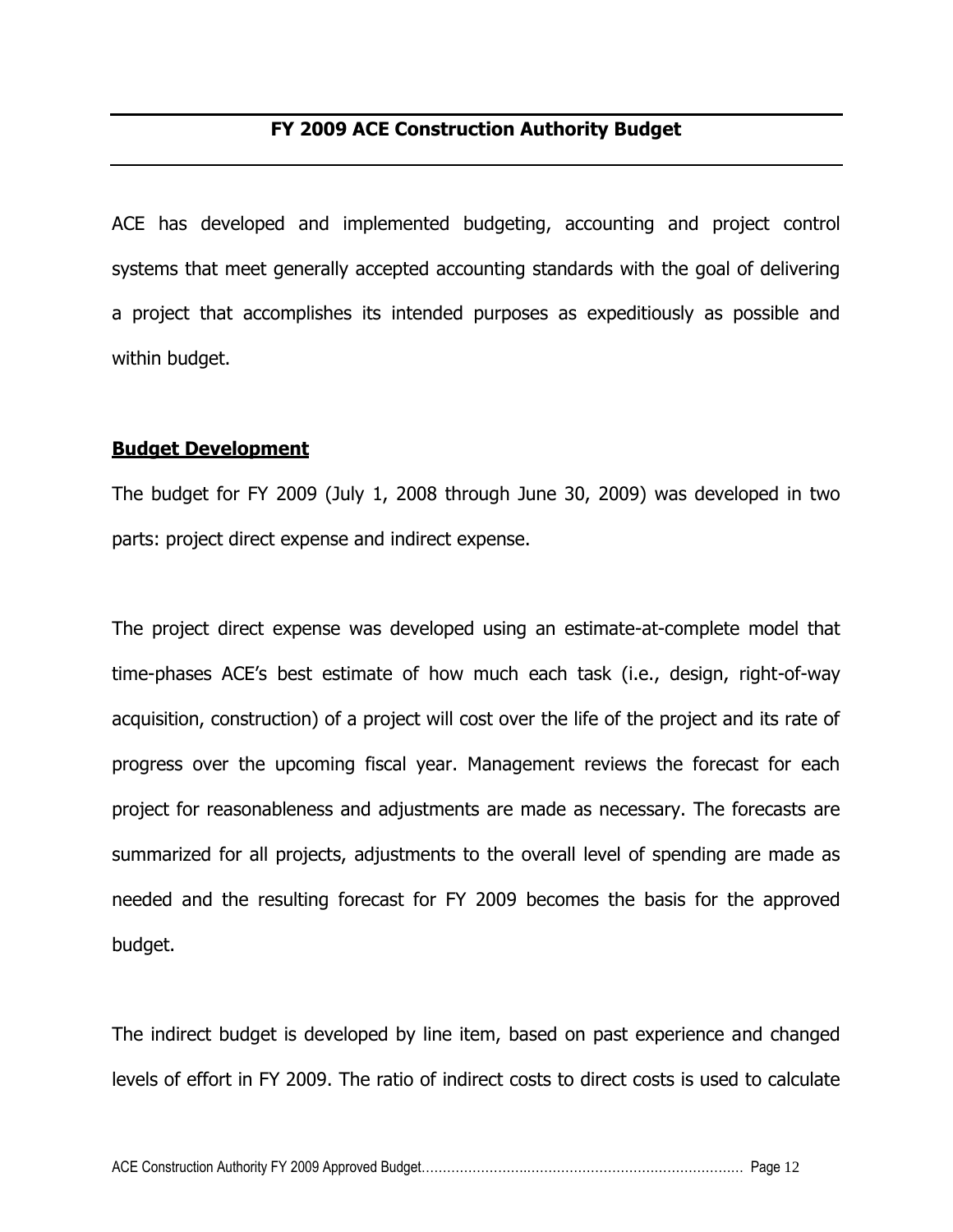the Indirect Rate Plan that is submitted to Caltrans for approval and becomes the basis for billing indirect costs in FY 2009.

The FY 2009 budget does not request Board approval for new contracts nor amendments to existing contracts. Each contract authorization will be brought to the Board for any necessary action.

The FY 2009 budget provides only for activity for which the Authority has committed funding. In the event funding becomes available which permits additional project activity we will recommend amending the FY 2009 budget as necessary.

#### <span id="page-15-0"></span>**FY 2009 Budget**

The FY 2009 budget is presented in Exhibit II. Exhibit II A includes estimate revenues and income from our grant anticipation note program. Exhibit III compares the estimated actual for FY 2008 to the proposed budget for FY 2009.

The following addresses significant line item increases (more than 10% and \$10,000) proposed for FY 2009 compared to the FY 2008 estimated actual. Changes in the construction related line items (utility relocation, construction management, railroad and construction) are a result of our most current projection of construction progress, as described above.

 Staff Salaries and Benefits (\$906,000 increase or 47%) – The FY 2009 budget includes 20 full-time positions as the authority shifts from consultant supported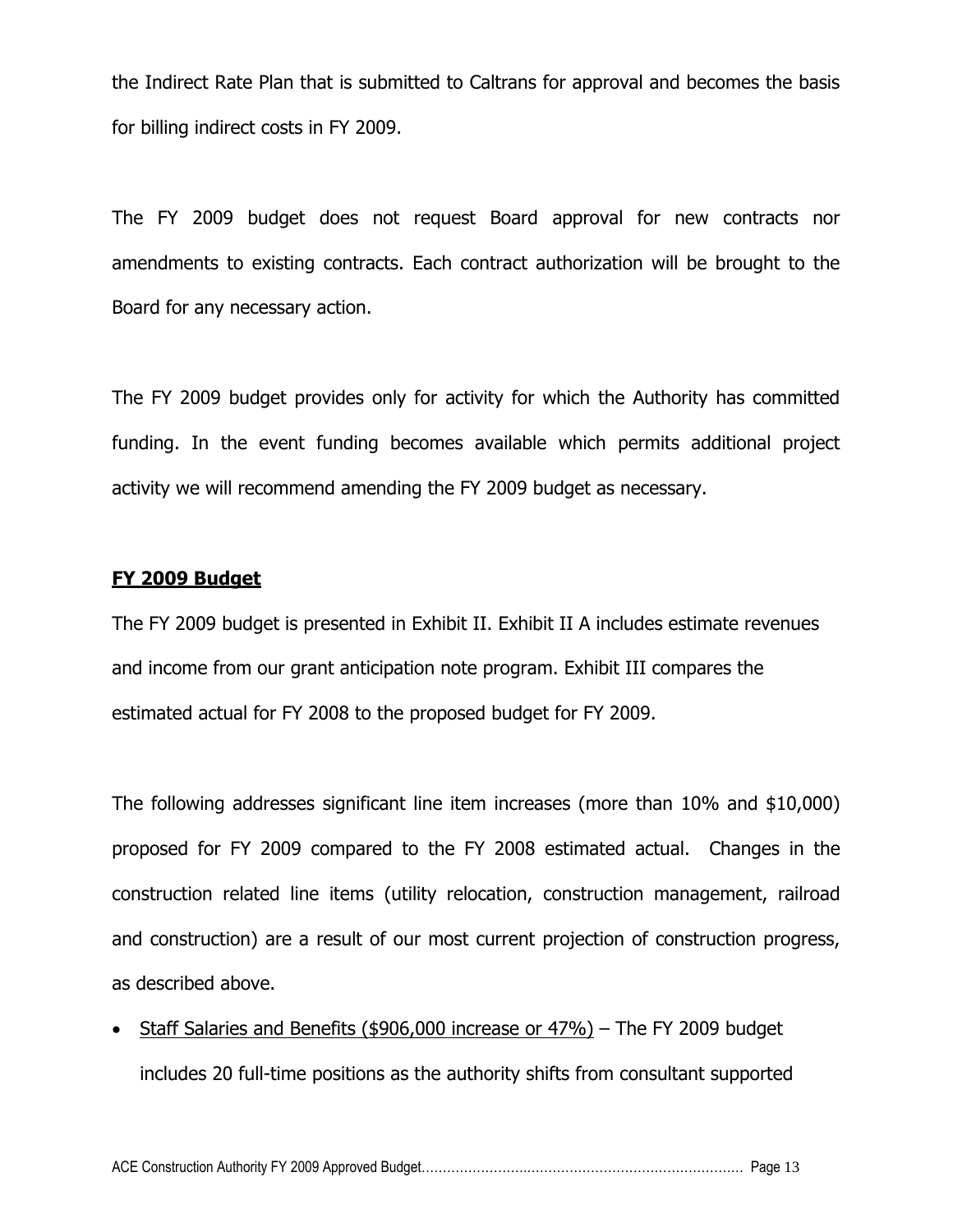positions to internal staff. The budget provides for a 6% merit salary adjustment pool to be administered per our adopted salary guidelines. The increased staff expense should be viewed in the context of overall cost of program management and differences in work scope year-to-year. The corollary to staff expense – consultant program management – will decline approximately \$546,000 despite the increased work scope budgeted for the former subcontractors. Mostly resulting from Baldwin Avenue design and property acquisition and San Gabriel Trench environmental support, the budgeted work for the former subcontractors has increased by \$856,000 compared to FY "08. The FY "09 value of the Bechtel program management staff which (we are foregoing) would exceed \$1.7 million.

- Office Operations (\$15,000 increase or \$50%) The budget for office supplies and printing expenses will increase from current expenditures because they have been previously billed through the Program Manager"s contract but now will be paid directly; otherwise, no significant increase from past years.
- Design (\$8.245 million increase or 521%) This reflects the difference between relatively little design done in FY "08 and the planned expenditures on the San Gabriel Trench preliminary engineering.
- Right of Way Acquisition (\$2.542 million increase or 19%) The projected expenditures are the result of the completion of Baldwin Avenue right of way acquisition.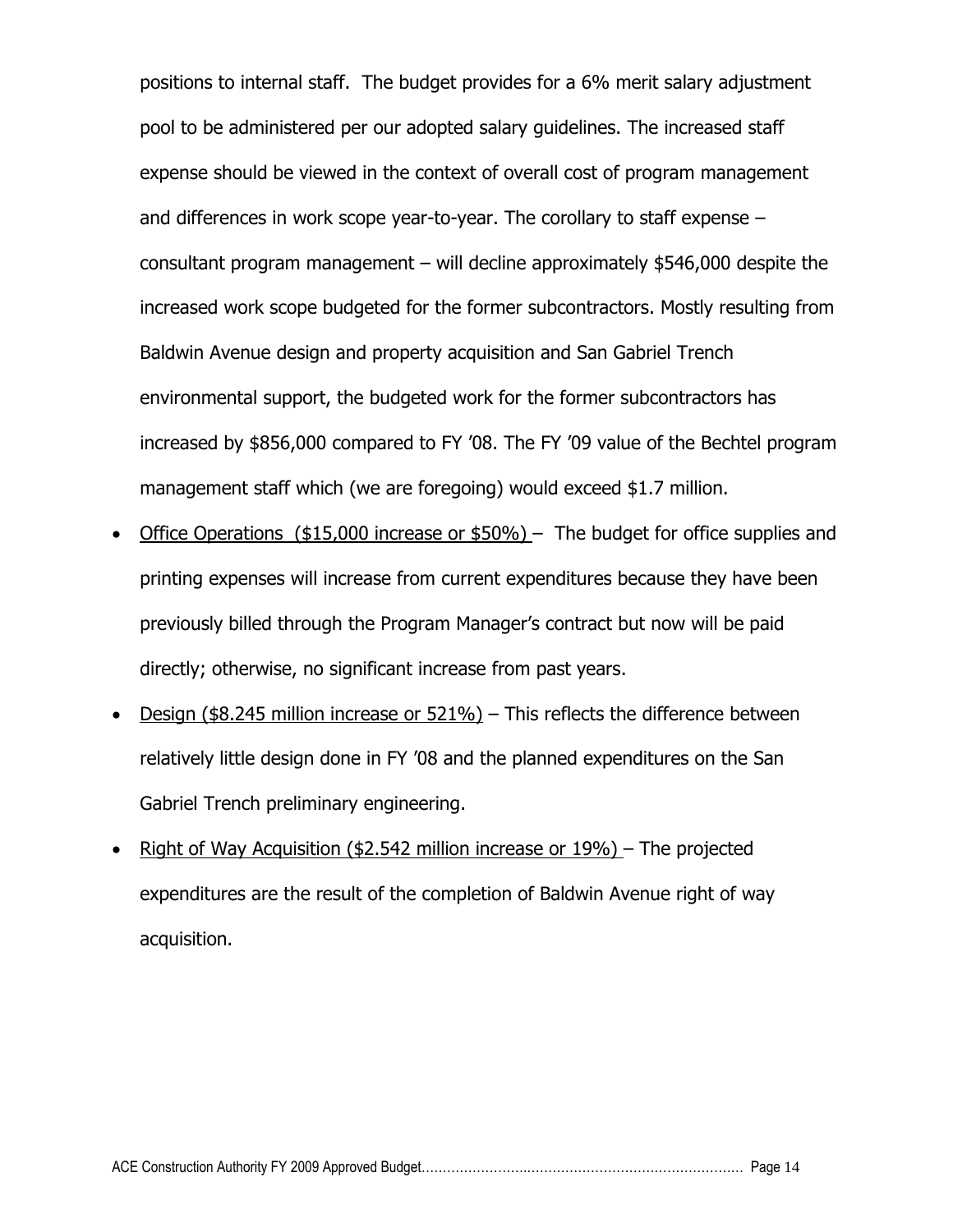#### **Exhibit II FY 2009 Approved Budget with Type of Expenditure (\$ in thousands)**

|                                 | FY 2009         |
|---------------------------------|-----------------|
| <b>Expenditures</b>             | <b>Approved</b> |
| <b>Indirect</b>                 |                 |
| <b>Personnel</b>                |                 |
| Salaries and Wages              | \$<br>1,495     |
| <b>Fringe Benefits</b>          | 424             |
| <b>Board/Employee Expense</b>   |                 |
| Auto/Travel                     | 51              |
| Training/Memberships            | 5               |
| <b>Board Expense</b>            | 19              |
| <b>Professional Services</b>    |                 |
| Auditing/Accounting             | 30              |
| DBE/Labor Compliance            | 115             |
| Legal - Agency Support          | 35              |
| Program Management              | 1,114           |
| State/Federal Advisory Services | 281             |
| <b>Risk Management</b>          | 65              |
| <b>UPRR Invoice Review</b>      | 73              |
| <b>Insurance</b>                | 273             |
| <b>Equipment Expense</b>        | 43              |
| <b>Office Expense</b>           | 215             |
| <b>Office Operations</b>        | 45              |
| <b>Other</b>                    | 8               |
| <b>Total Indirect</b>           | 4,291           |
| <b>Direct</b>                   |                 |
| Salaries and Wages              | 693             |
| Fringe Benefits                 | 242             |
| Program Management              | 2,212           |
| Legal                           | 230             |
| Labor Compliance                | 153             |
| Design                          | 9,827           |
| <b>ROW Acquisition</b>          | 15,661          |
| <b>Utility Relocation</b>       | 1,263           |
| <b>Construction Mgt</b>         | 3,109           |
| Railroad                        | 14,553          |
| Construction                    | 28,443          |
| <b>Total Direct</b>             | 76,386          |
| <b>Total Expenditures</b>       | \$<br>80,677    |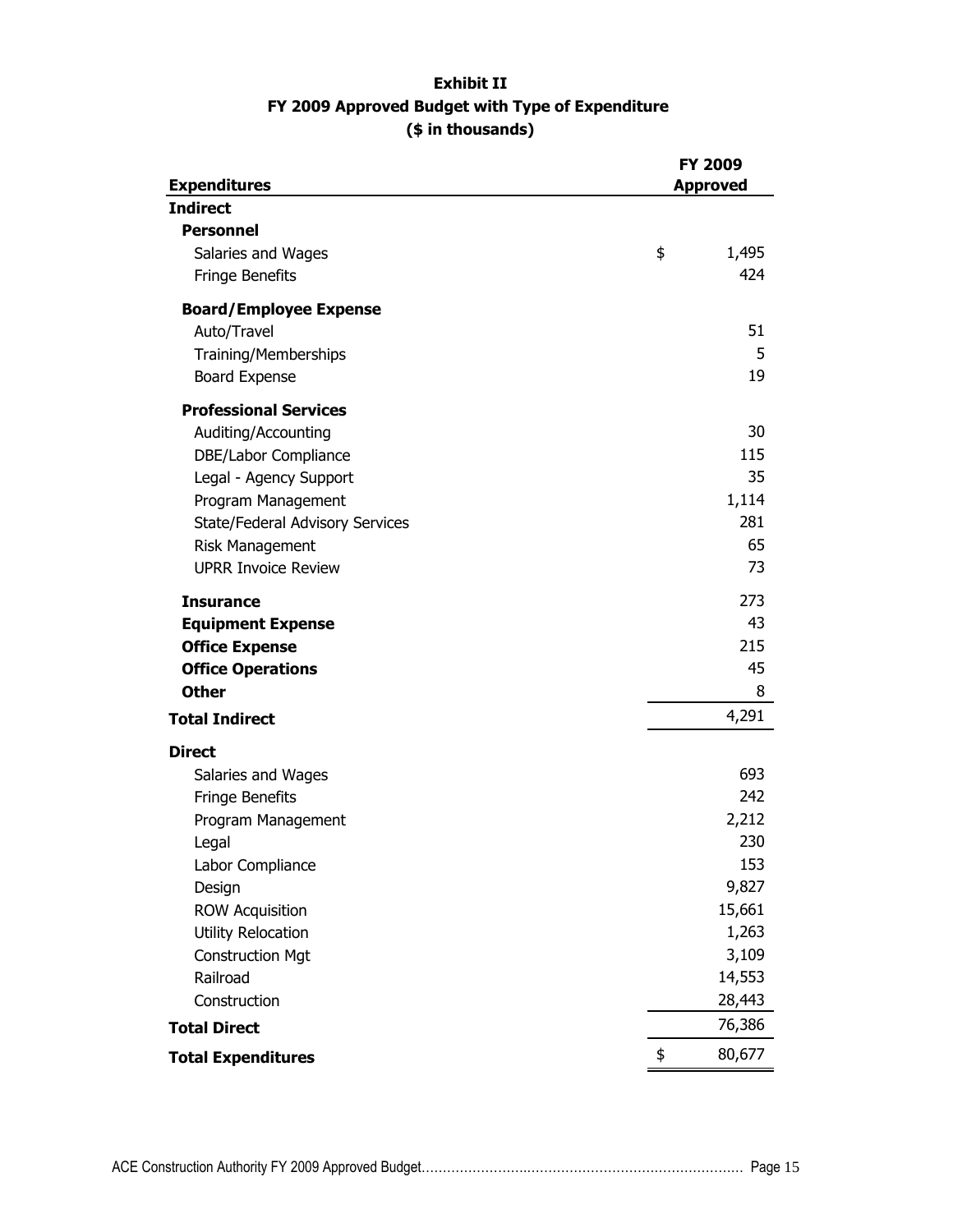#### **Exhibit II A FY 2009 Approved Budget with Type of Expenditure (\$ in thousands)**

|                                            | FY 2009         |  |
|--------------------------------------------|-----------------|--|
| <b>Expenditures</b>                        | <b>Approved</b> |  |
| <b>Revenues</b>                            |                 |  |
| Federal                                    | \$<br>29,546    |  |
| <b>State</b>                               | 20,965          |  |
| Local                                      | 23,199          |  |
| Other                                      | 6,968           |  |
| <b>Total Revenue</b>                       | 80,677          |  |
| <b>Operating Expenditures</b>              |                 |  |
| <b>Direct</b>                              |                 |  |
| Design                                     | 10,605          |  |
| <b>ROW Acquisition</b>                     | 19,475          |  |
| Construction                               | 36,387          |  |
| <b>Construction Management</b>             | 2,951           |  |
| <b>Betterment</b>                          | 6,968           |  |
| <b>Total Direct</b>                        | 76,386          |  |
| <b>Indirect</b>                            |                 |  |
| Personnel                                  | 1,919           |  |
| Board/Employee Expense                     | 75              |  |
| <b>Professional Services</b>               | 1,712           |  |
| Insurance                                  | 273             |  |
| <b>Equipment Expense</b>                   | 44              |  |
| Office Expense                             | 215             |  |
| <b>Office Operations</b>                   | 45              |  |
| Other                                      | 8               |  |
| <b>Total Indirect</b>                      | 4,291           |  |
| <b>Total Operating Expenditures</b>        | 80,677          |  |
|                                            |                 |  |
| <b>Excess of Revenue over Expenditures</b> |                 |  |
| before Financing                           |                 |  |
| <b>Financing Income</b>                    |                 |  |
| <b>Investment Revenue</b>                  | 4,136           |  |
| Interest and Related Expense               | 3,291           |  |
| <b>Net Financing Income/Expense</b>        | 845             |  |
| <b>Excess of Revenues over Expenditues</b> | 845             |  |
| <b>Fund Balance Beginning of Period</b>    | 11,732<br>\$    |  |
| <b>Fund Balance End of Period</b>          | 12,577<br>\$    |  |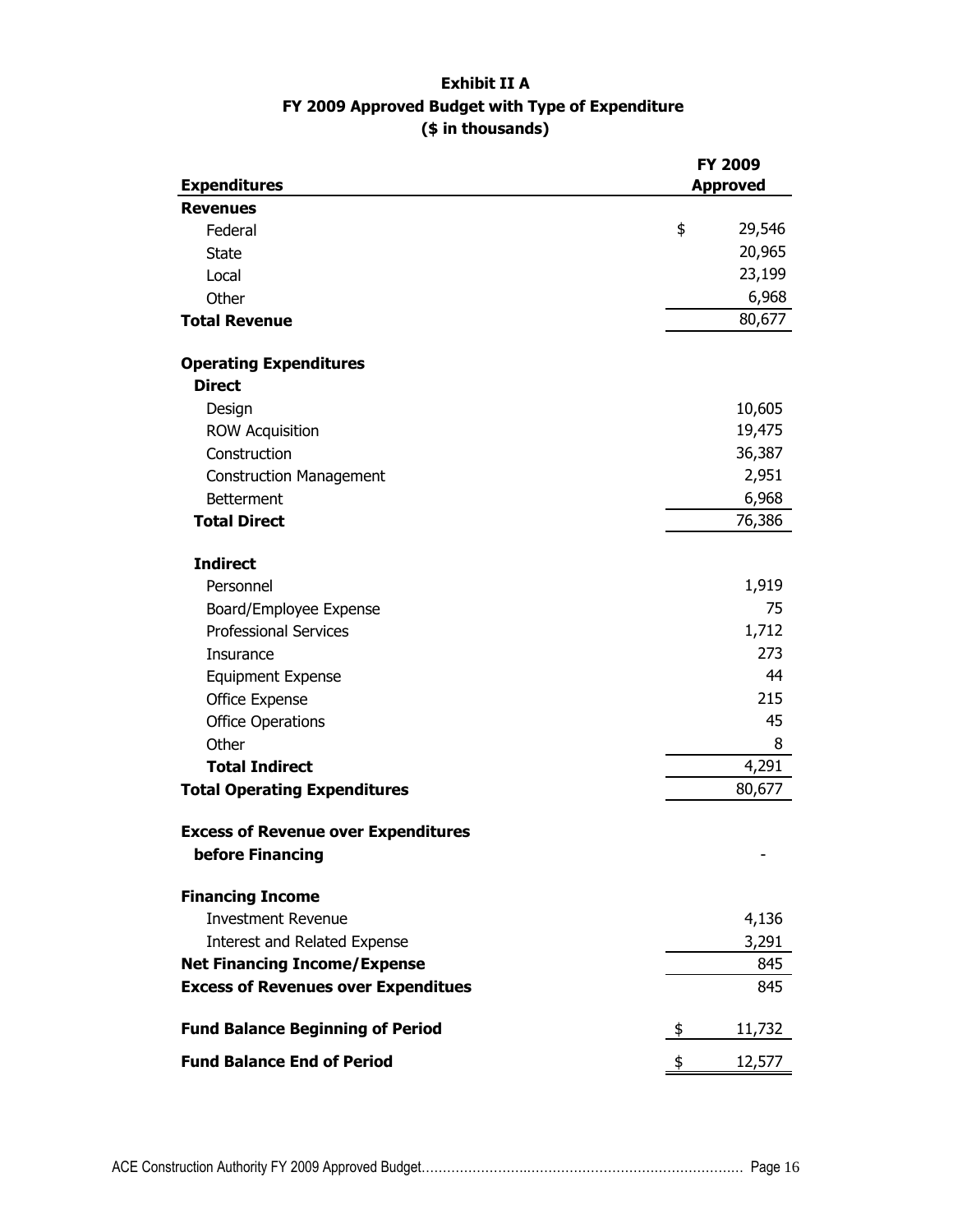#### **Exhibit III Comparison - FY 2008 Estimated Actuals vs. FY 2009 Approved (\$ in thousands)**

| <b>Expenditures</b>             | <b>FY 2008</b><br><b>Estimate</b> | FY 2009<br><b>Approved</b> | Incr/<br><b>Decr</b> |                 |
|---------------------------------|-----------------------------------|----------------------------|----------------------|-----------------|
| <b>Indirect</b>                 |                                   |                            |                      |                 |
| <b>Personnel</b>                |                                   |                            |                      |                 |
| Salaries and Wages              | \$<br>1,061                       | \$<br>1,495                | \$<br>434            | (a) $(47%$ Inc) |
| Fringe Benefits                 | 359                               | 424                        | 65                   | (a)             |
| <b>Board/Employee Expense</b>   |                                   |                            |                      |                 |
| Auto/Travel                     | 44                                | 51                         | 7                    |                 |
| <b>Training/Memberships</b>     | $\overline{7}$                    | 5                          | (2)                  |                 |
| <b>Board Expense</b>            | 16                                | 19                         | 3                    |                 |
| <b>Professional Services</b>    |                                   |                            |                      |                 |
| Auditing/Accounting             | 58                                | 30                         | (29)                 |                 |
| DBE/Labor Compliance            | 118                               | 115                        | (3)                  |                 |
| Legal - Agency Support          | 40                                | 35                         | (5)                  |                 |
| Program Management              | 1,010                             | 1,114                      | 104                  |                 |
| State/Federal Advisory Services | 269                               | 281                        | 12                   |                 |
| Risk Management                 | 55                                | 65                         | 10                   |                 |
| <b>UPRR Invoice Review</b>      | 73                                | 73                         |                      |                 |
| <b>Insurance</b>                | 263                               | 273                        | 10                   |                 |
| <b>Equipment Expense</b>        | 71                                | 43                         | (27)                 |                 |
| <b>Office Expense</b>           | 210                               | 215                        | 5                    |                 |
| <b>Office Operations</b>        | 30                                | 45                         | 15                   | $(50\%$ Inc)    |
| <b>Other</b>                    | 7                                 | 8                          | $\mathbf{1}$         |                 |
| <b>Total Indirect</b>           | 3,691                             | 4,291                      | 600                  |                 |
| <b>Direct</b>                   |                                   |                            |                      |                 |
| Salaries and Wages              | 380                               | 693                        | 314                  | (a)             |
| Fringe Benefits                 | 147                               | 242                        | 95                   | (a)             |
| Program Management              | 2,863                             | 2,212                      | (651)                |                 |
| Legal                           | 529                               | 230                        | (299)                |                 |
| Labor Compliance                | 158                               | 153                        | (6)                  |                 |
| Design                          | 1,583                             | 9,827                      | 8,244                | $(521\%$ Inc)   |
| <b>ROW Acquisition</b>          | 13,119                            | 15,661                     | 2,542                | $(19%$ Inc)     |
| <b>Utility Relocation</b>       | (110)                             | 1,263                      | 1,373                |                 |
| <b>Construction Mgt</b>         | 5,595                             | 3,109                      | (2,486)              |                 |
| Railroad                        | 13,120                            | 14,553                     | 1,433                |                 |
| Construction                    | 40,348                            | 28,443                     | (11, 905)            |                 |
| <b>Total Direct</b>             | 77,732                            | 76,386                     | (1, 346)             |                 |
| <b>Total Expenditures</b>       | \$<br>81,423                      | \$<br>80,677               | \$<br>(746)          |                 |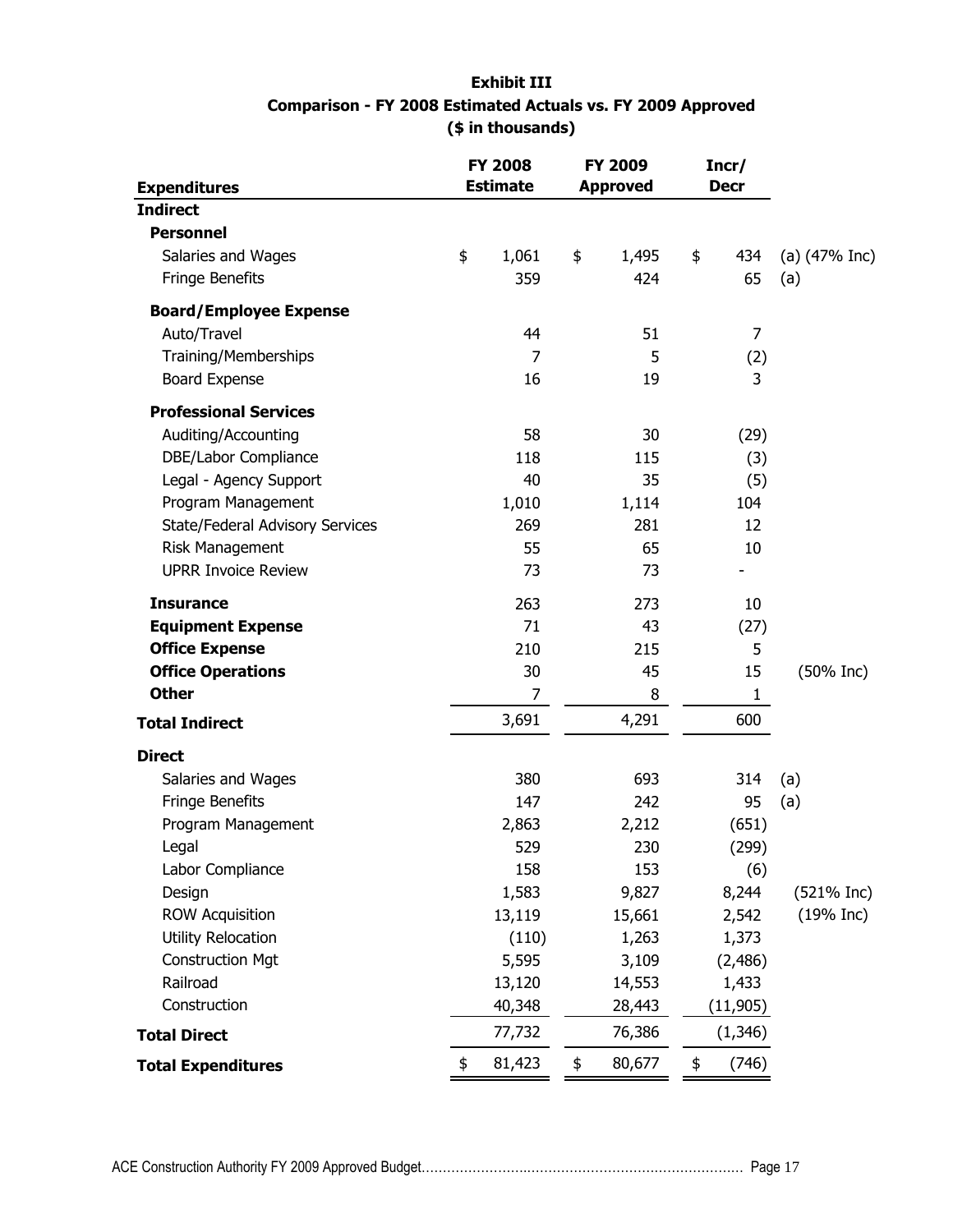#### <span id="page-20-0"></span>**Project Financing**

The San Gabriel Valley Council of Governments (SGVCOG) is the "parent" of the ACE Construction Authority and has authorized the issuance of up to \$100 million in taxexempt Grant Anticipated Notes (GANs) backed by a bank guarantee. There is currently \$100 million outstanding. This program has been in place since 2001. The bank guaranteeing our notes committed in 2005 to a ten-year program.

Proceeds from the program are invested in the State of California's Local Agency Investment Fund (LAIF) and local banks. The net interest income (interest revenue less interest and fee expense) of the program has been over \$1.5 million over the life of the program. We believe that the cost of the notes will continue to be self-funding over the life of the project.

Because the ACE Construction Authority continues to have no other sources of revenue other than grants and contributions from funding agencies, ACE staff will make every effort to ensure that all expenditures are reimbursable by federal, state or local grants.

Staff is making every effort it can to operate in this stringent financial environment, but the Board needs to be aware of the practical difficulties of recovering every expense. We use this Budget submittal to annually advise the Board of the cumulative exposure for unreimbursed costs the Authority is incurring. As of this date, we have incurred the following unreimbursed or unreimbursable expenses, dating back to the beginning of the ACE Construction Authority: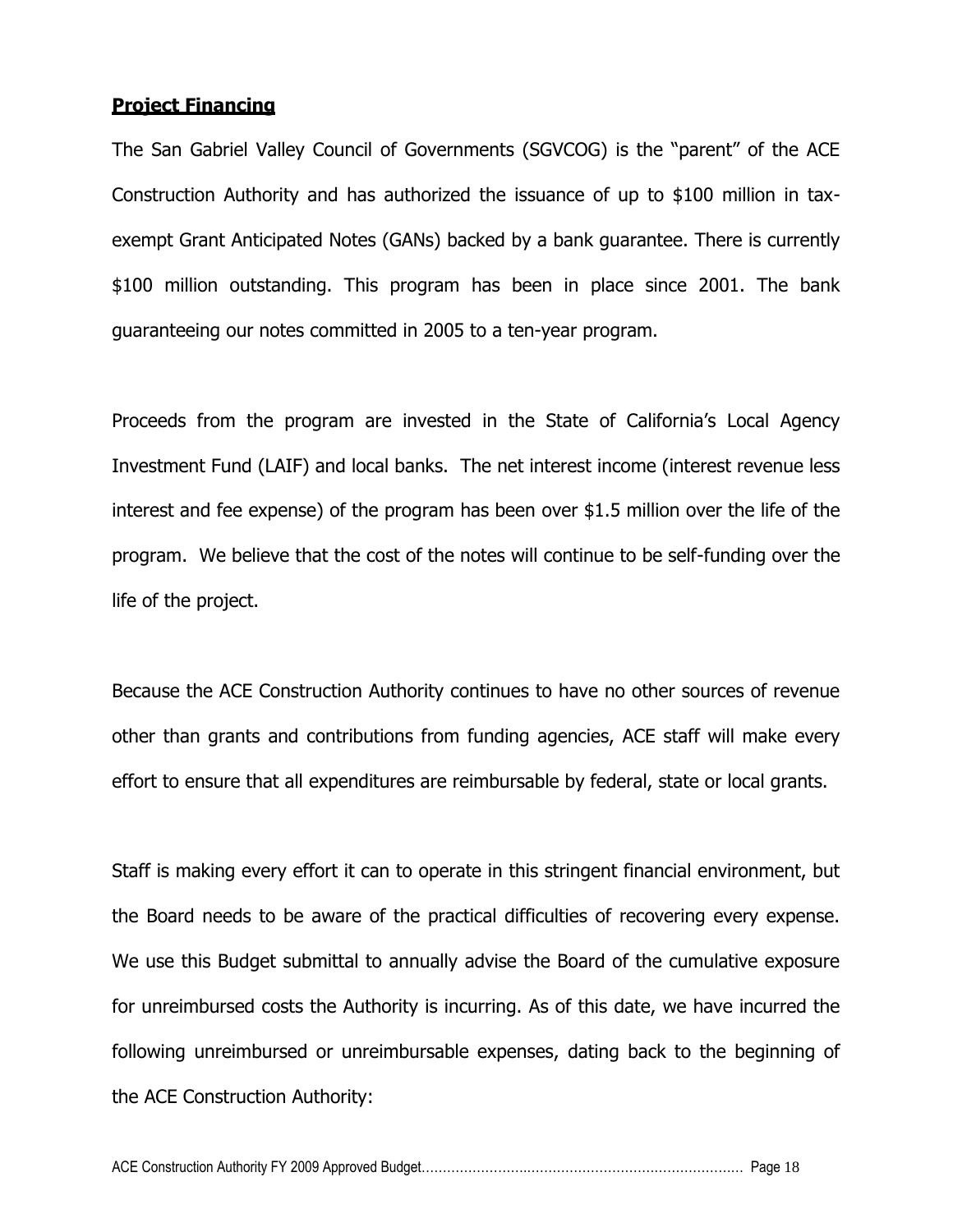| FY 1998: | \$71,185  | Expenses incurred by SGVCOG prior to 6/30/98 not |
|----------|-----------|--------------------------------------------------|
|          |           | reimbursed by MTA                                |
| FY 2000: | 11,298    | Net interest cost of loan from City of Industry  |
| FY 2001: | 2,738     | Net interest cost of loan from City of Industry  |
| FY 2006: | 105,529   | Payment to SGVCOG for claimed un-reimbursed      |
|          |           | expenses                                         |
|          | \$190,750 | Estimated total – project-life-to-date           |

Based on experience to date, we expect the net income of our cash flow financing to be sufficient to pay for our cumulative unreimbursed expense.

#### <span id="page-21-0"></span>**Budget Amendments And Revisions**

Staff will continue to provide the Board with project status and budget updates on a quarterly basis. A mid-year review of the upcoming fiscal year will be done in January and proposed revisions, if any, will be submitted for Board approval at that time.

#### **Board Review and Approval**

<span id="page-21-1"></span>The proposed budget is presented to the Board and to the public for consideration at the May Board meeting. Any changes will be incorporated into the approved budget and submitted to the San Gabriel Valley Council of Governments for consideration at their June meeting.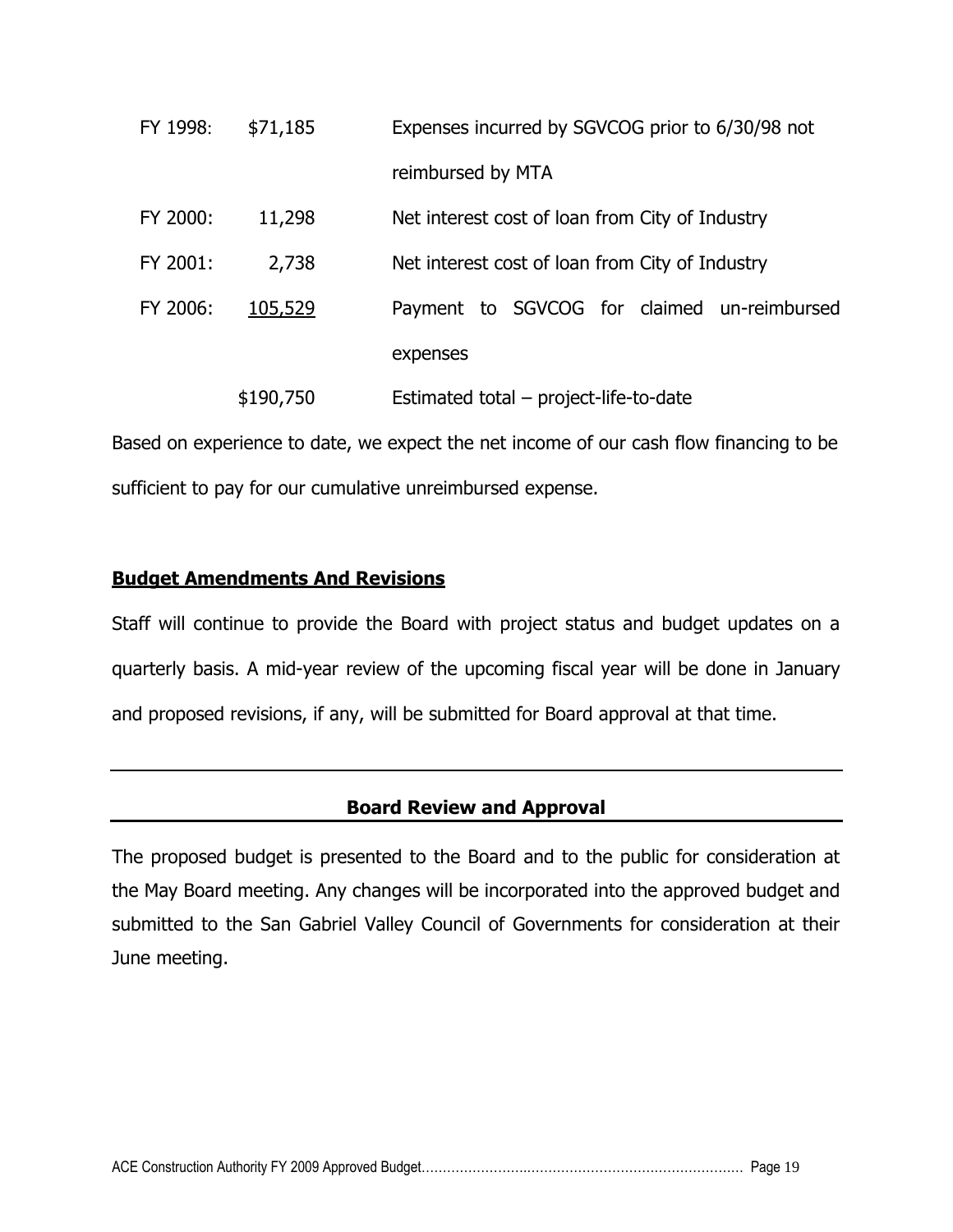### **FY 2009 Budget Glossary Indirect Expenses**

<span id="page-22-1"></span><span id="page-22-0"></span>

| <b>Personnel</b>                       |                                                        |
|----------------------------------------|--------------------------------------------------------|
| Salaries and Wages                     | <b>Salaries</b><br>for employees and temporary<br>help |
|                                        | (charged both as indirect and direct expenses).        |
| <b>Fringe Benefits</b>                 | Paid benefits such as health insurance, life           |
|                                        | insurance and pension.                                 |
| <b>Board/Employee Expenses</b>         |                                                        |
| Auto/Travel                            | Employee travel for business purposes. Includes        |
|                                        | registration fees and local mileage reimbursement      |
|                                        | or auto allowance.                                     |
| <b>Training/Memberships</b>            | Authority and professional memberships; ongoing        |
|                                        | professional training.                                 |
| <b>Board Related Expenses</b>          | Per diem and Board travel.                             |
| <b>Professional Services</b>           |                                                        |
| Auditing/Accounting                    | Financial auditing and accounting services.            |
| <b>DBE/Labor Compliance</b>            | Disadvantaged Business Enterprise program              |
|                                        | administration and monitoring; supervision of          |
|                                        | labor compliance monitoring                            |
| Legal - Agency Support                 | General counsel, construction legal and any other      |
|                                        | legal services not directly chargeable to specific     |
|                                        | construction projects.                                 |
| Program Management                     | Contracted project administration support.             |
| <b>State/Federal Advisory Services</b> | State & Federal legislation research, monitoring       |
|                                        | and funding application services.                      |
| <b>Risk Management</b>                 | Administrative fee for analyzing insurance             |
|                                        | requirements, reviewing ACE and contractor             |
|                                        | policies and obtaining insurance.                      |
| <b>UPRR Invoice Review</b>             | UPRR invoice review services.                          |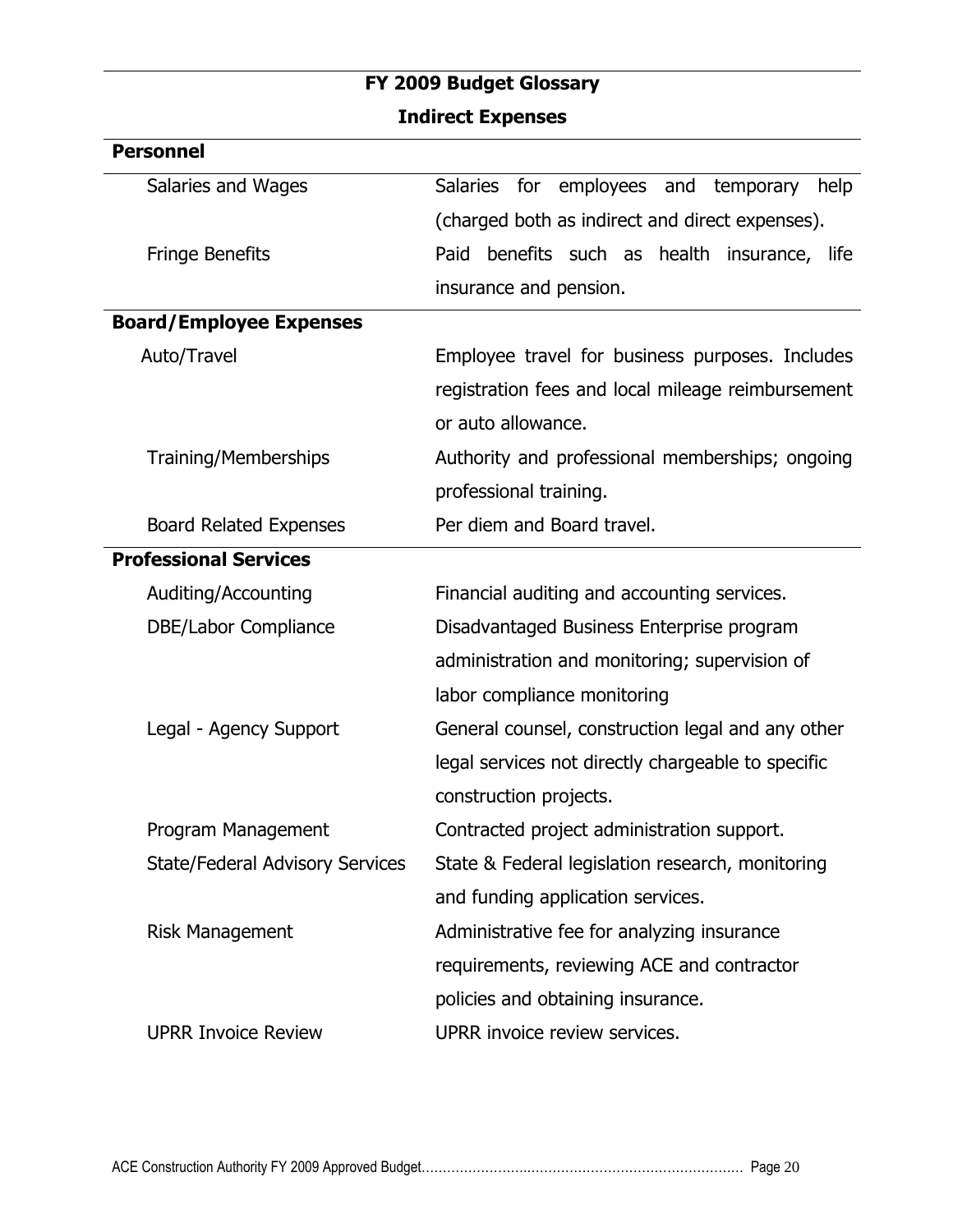<span id="page-23-0"></span>

| <b>Insurance</b>                | Annual insurance premiums and out-of-pocket                     |
|---------------------------------|-----------------------------------------------------------------|
|                                 | losses                                                          |
| <b>Equipment Expense</b>        | <sub>of</sub><br>office<br>Purchase/lease<br>maintenance<br>and |
|                                 | equipment such as copiers, fax machines and                     |
|                                 | computers.                                                      |
| <b>Office Expense</b>           | Rent on ACE office space, including maintenance                 |
|                                 | and miscellaneous expense                                       |
| <b>Office Operations</b>        | Office supplies, postage, printing/copying<br>and               |
|                                 | telephones                                                      |
| <b>Other</b>                    | General advertising, subscriptions, payroll service             |
|                                 | fees, etc.                                                      |
| <b>Direct Expenses</b>          |                                                                 |
| <b>Program Management</b>       | The portion of overall program management                       |
|                                 | expenses which can be directly charged to                       |
|                                 | projects; consists primarily of design and utility              |
|                                 | relocation<br>support, land acquisition<br>related              |
|                                 | services and office support.                                    |
| <b>Legal</b>                    | Legal expenses which can be directly charged to                 |
|                                 | specific projects for land acquisition activities.              |
| <b>Labor Compliance</b>         | Field monitoring and reporting of contractor                    |
|                                 | compliance with State and Federal labor laws                    |
| <b>Design</b>                   | Preparation of project plans, specifications and                |
|                                 | estimates and support during construction                       |
| <b>Right of Way Acquisition</b> | Property acquisition costs, closing costs,                      |
|                                 | appraisals, surveys, miscellaneous acquisition                  |
|                                 | support costs                                                   |
| <b>Utility Relocation</b>       | Costs of relocating utilities, including design                 |
| <b>Construction Management</b>  | Field oversight of construction                                 |
| <b>Railroad</b>                 | Railroad (UPRR and Metrolink) charges to projects               |
|                                 | for project support, design, procurement and                    |